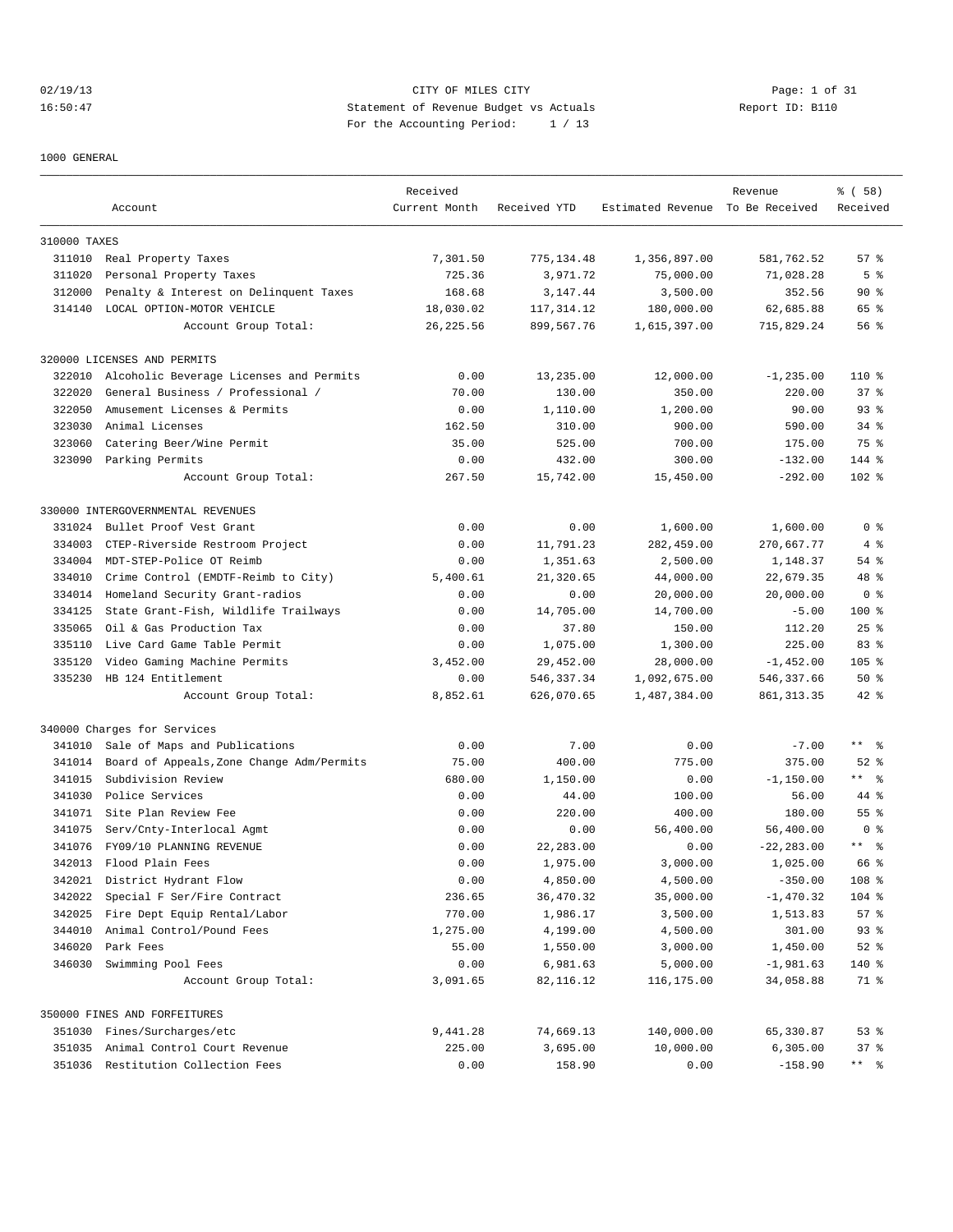## 02/19/13 Page: 2 of 31 16:50:47 Statement of Revenue Budget vs Actuals Report ID: B110 For the Accounting Period: 1 / 13

## 1000 GENERAL

|        | Account                           | Received<br>Current Month | Received YTD | Estimated Revenue | Revenue<br>To Be Received | % (58)<br>Received |
|--------|-----------------------------------|---------------------------|--------------|-------------------|---------------------------|--------------------|
|        | Account Group Total:              | 9,666.28                  | 78,523.03    | 150,000.00        | 71,476.97                 | $52$ $%$           |
|        | 360000 MISCELLANEOUS REVENUE      |                           |              |                   |                           |                    |
| 361005 | MidRivers Franchise Fees          | 21,962.47                 | 64,630.09    | 82,000.00         | 17,369.91                 | 79 %               |
| 361010 | Land Rental                       | 100.00                    | 13,989.59    | 22,000.00         | 8,010.41                  | 64 %               |
| 361020 | Building Rentals                  | 1,349.99                  | 9,449.93     | 16,000.00         | 6,550.07                  | 59%                |
| 362020 | MISC REVENUE                      | 34.02                     | 11,219.28    | 2,000.00          | $-9, 219.28$              | $561$ %            |
| 362022 | Health Ins-MMIA Emp Benefits Prog | 0.00                      | $-2, 130.51$ | 0.00              | 2,130.51                  | $***$ %            |
| 365000 | Contributions and Donations       | 0.00                      | 1,895.00     | 0.00              | $-1,895.00$               | $***$ $ -$         |
| 366040 | Misc.-BHS                         | 0.00                      | 0.00         | 800.00            | 800.00                    | 0 <sup>8</sup>     |
| 366050 | Sale of Junk/Salvage-PD cars      | 0.00                      | 135.00       | 0.00              | $-135.00$                 | $***$ $ -$         |
|        | Account Group Total:              | 23, 446.48                | 99,188.38    | 122,800.00        | 23,611.62                 | $81$ %             |
|        | 370000 INVESTMENT EARNINGS        |                           |              |                   |                           |                    |
|        | 371010 Investment Earnings        | 159.55                    | 1,275.04     | 2,000.00          | 724.96                    | 64 %               |
|        | Account Group Total:              | 159.55                    | 1,275.04     | 2,000.00          | 724.96                    | 64 %               |
|        | 380000 OTHER FINANCING SOURCES    |                           |              |                   |                           |                    |
| 383000 | Interfund Operating Transfer      | 118,543.90                | 275,709.43   | 507,922.00        | 232, 212.57               | 54%                |
|        | Account Group Total:              | 118,543.90                | 275,709.43   | 507,922.00        | 232, 212.57               | 54 %               |
|        | Fund Total:                       | 190,253.53                | 2,078,192.41 | 4,017,128.00      | 1,938,935.59              | $52$ $%$           |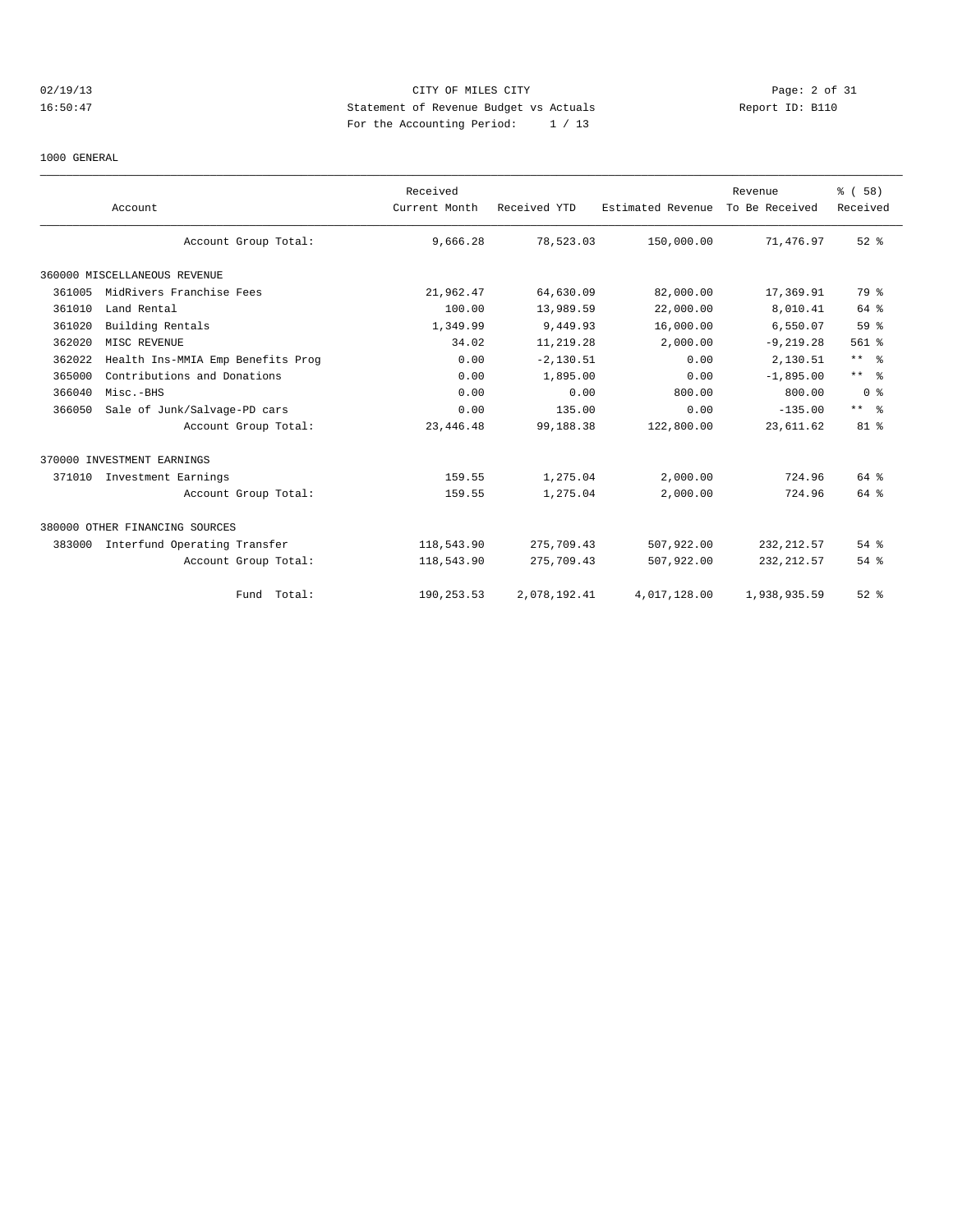## 02/19/13 Page: 3 of 31 16:50:47 Statement of Revenue Budget vs Actuals Report ID: B110 For the Accounting Period: 1 / 13

2220 LIBRARY

|        |                                | Received      |              |                   | Revenue        | % (58)    |
|--------|--------------------------------|---------------|--------------|-------------------|----------------|-----------|
|        | Account                        | Current Month | Received YTD | Estimated Revenue | To Be Received | Received  |
|        | 340000 Charges for Services    |               |              |                   |                |           |
| 341075 | Serv/Cnty-Interlocal Agmt      | 0.00          | 19, 133.32   | 38,267.00         | 19,133.68      | 50%       |
| 346070 | Library Fees                   | 385.65        | 2,596.65     | 4,000.00          | 1,403.35       | 65 %      |
| 346074 | Book Sales                     | 42.05         | 268.20       | 400.00            | 131.80         | 67 %      |
|        | Account Group Total:           | 427.70        | 21,998.17    | 42,667.00         | 20,668.83      | $52$ $%$  |
|        | 360000 MISCELLANEOUS REVENUE   |               |              |                   |                |           |
| 362020 | MISC REVENUE                   | 91.95         | 91.95        | 0.00              | $-91.95$       | $***$ $%$ |
| 365000 | Contributions and Donations    | 24, 311.00    | 24, 311.00   | 20,000.00         | $-4, 311.00$   | $122$ %   |
|        | Account Group Total:           | 24,402.95     | 24,402.95    | 20,000.00         | $-4,402.95$    | 122 %     |
|        | 380000 OTHER FINANCING SOURCES |               |              |                   |                |           |
| 383000 | Interfund Operating Transfer   | 23,160.66     | 162, 124.62  | 277,928.00        | 115,803.38     | 58 %      |
|        | Account Group Total:           | 23,160.66     | 162, 124.62  | 277,928.00        | 115,803.38     | 58 %      |
|        | Fund Total:                    | 47,991.31     | 208,525.74   | 340,595.00        | 132,069.26     | 61 %      |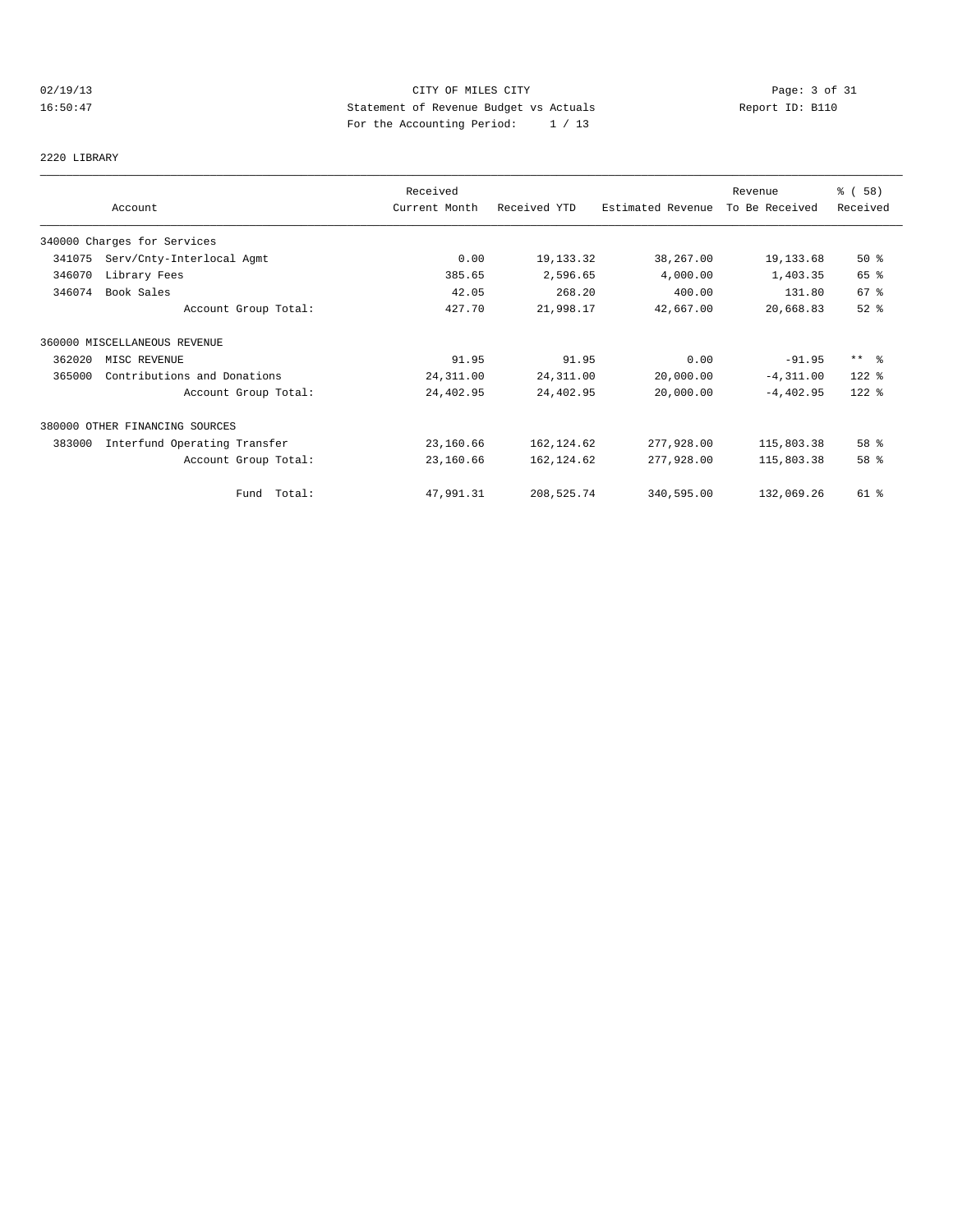## 02/19/13 CITY OF MILES CITY Page: 4 of 31<br>16:50:47 Page: 4 of 31<br>16:50:47 Page: the local page of Revenue Budget vs Actuals 16:50:47 Statement of Revenue Budget vs Actuals Report ID: B110 For the Accounting Period: 1 / 13

#### 2260 EMERGENCY DISASTER

|              |                                        | Received      |              |                   | Revenue        | 8 ( 58 )       |
|--------------|----------------------------------------|---------------|--------------|-------------------|----------------|----------------|
|              | Account                                | Current Month | Received YTD | Estimated Revenue | To Be Received | Received       |
| 310000 TAXES |                                        |               |              |                   |                |                |
| 311010       | Real Property Taxes                    | 2.02          | 170.03       | 0.00              | $-170.03$      | $***$ %        |
| 311020       | Personal Property Taxes                | 6.92          | 37.75        | 0.00              | $-37.75$       | $***$ 8        |
| 312000       | Penalty & Interest on Delinquent Taxes | 1.61          | 14.29        | 0.00              | $-14.29$       | $***$ %        |
|              | Account Group Total:                   | 10.55         | 222.07       | 0.00              | $-222.07$      | $***$ $ -$     |
|              | 330000 INTERGOVERNMENTAL REVENUES      |               |              |                   |                |                |
| 331113       | FEMA -Projects                         | 0.00          | 0.00         | 63,600.00         | 63,600.00      | 0 <sub>8</sub> |
|              | Account Group Total:                   | 0.00          | 0.00         | 63,600.00         | 63,600.00      | 0 <sub>8</sub> |
|              | Total:<br>Fund                         | 10.55         | 222.07       | 63,600.00         | 63, 377, 93    | 0 <sup>8</sup> |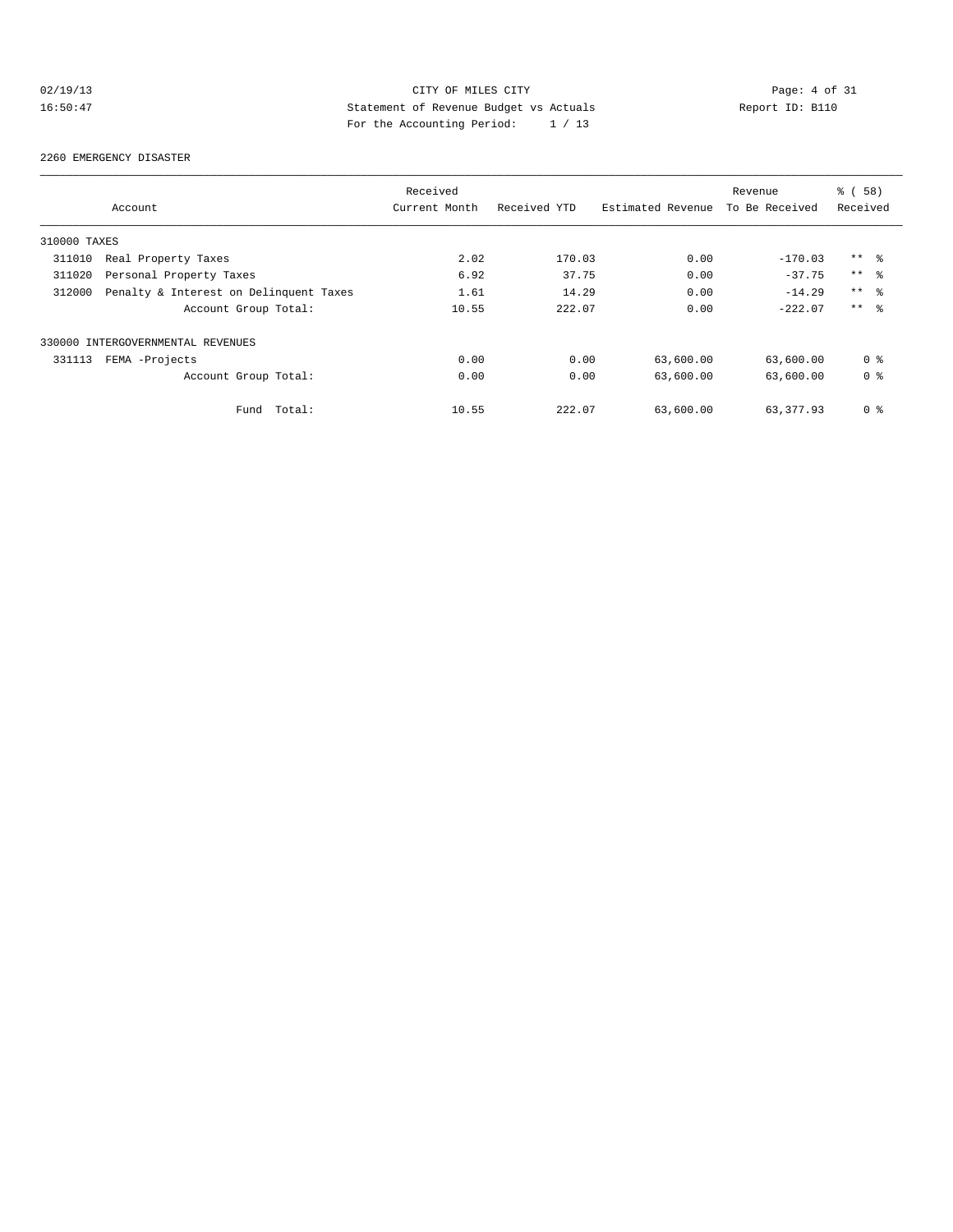## 02/19/13 Page: 5 of 31 16:50:47 Statement of Revenue Budget vs Actuals Report ID: B110 For the Accounting Period: 1 / 13

#### 2270 Health

|                                        | Received      |              |                   | Revenue        | % ( 58 )       |
|----------------------------------------|---------------|--------------|-------------------|----------------|----------------|
| Account                                | Current Month | Received YTD | Estimated Revenue | To Be Received | Received       |
| 340000 Charges for Services            |               |              |                   |                |                |
| Health Inspection Fees<br>344030       | 0.00          | 4,715.55     | 15,000.00         | 10,284.45      | $31$ $\approx$ |
| Account Group Total:                   | 0.00          | 4,715.55     | 15,000.00         | 10,284.45      | $31$ %         |
| 380000 OTHER FINANCING SOURCES         |               |              |                   |                |                |
| Interfund Operating Transfer<br>383000 | 30,000.00     | 30,000.00    | 30,000.00         | 0.00           | $100*$         |
| Account Group Total:                   | 30,000.00     | 30,000.00    | 30,000.00         | 0.00           | $100*$         |
| Total:<br>Fund                         | 30,000.00     | 34,715.55    | 45,000.00         | 10,284.45      | 77.8           |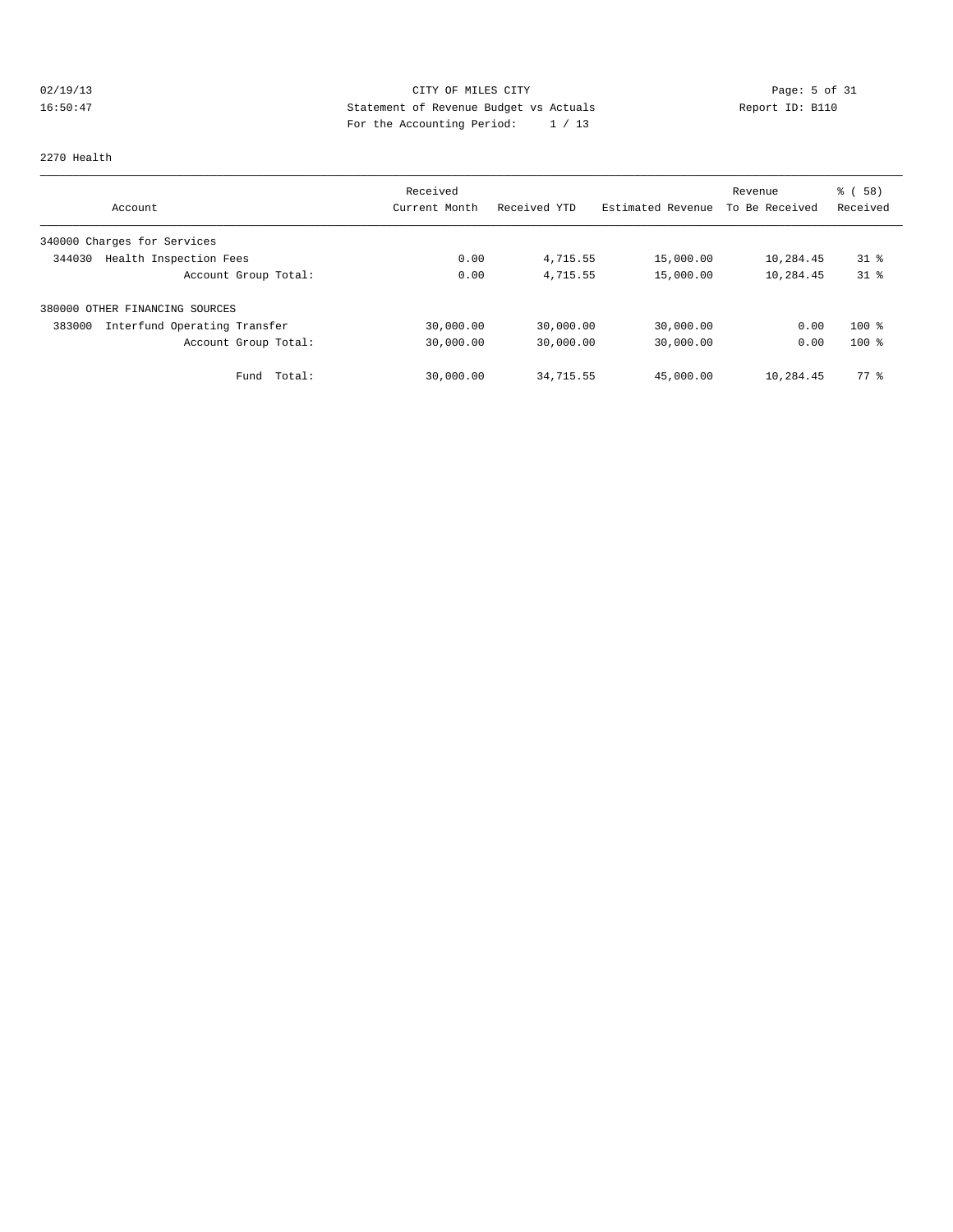## 02/19/13 CITY OF MILES CITY CHES CITY Page: 6 of 31<br>16:50:47 Bage: 6 of 31<br>2011 Distribution Page: 11:30 Page: 11:30 Page: 11:30 Page: 11:30 Page: 11:30 Page: 11:30 Page: 11:30 Page: 11:30 16:50:47 Statement of Revenue Budget vs Actuals Report ID: B110 For the Accounting Period: 1 / 13

2372 Permissive Medical Levy

|              | Account                                | Received<br>Current Month | Received YTD | Estimated Revenue | Revenue<br>To Be Received | 8 ( 58 )<br>Received |
|--------------|----------------------------------------|---------------------------|--------------|-------------------|---------------------------|----------------------|
| 310000 TAXES |                                        |                           |              |                   |                           |                      |
| 311010       | Real Property Taxes                    | 712.30                    | 75,416.73    | 91,209.00         | 15,792.27                 | 83 %                 |
| 311020       | Personal Property Taxes                | 24.19                     | 132.35       | 2,545.00          | 2,412.65                  | 5 <sup>°</sup>       |
| 312000       | Penalty & Interest on Delinquent Taxes | 5.63                      | 99.74        | 0.00              | $-99.74$                  | $***$ 8              |
|              | Account Group Total:                   | 742.12                    | 75,648.82    | 93,754.00         | 18,105.18                 | 81 %                 |
|              | Total:<br>Fund                         | 742.12                    | 75,648.82    | 93,754.00         | 18,105.18                 | $81$ %               |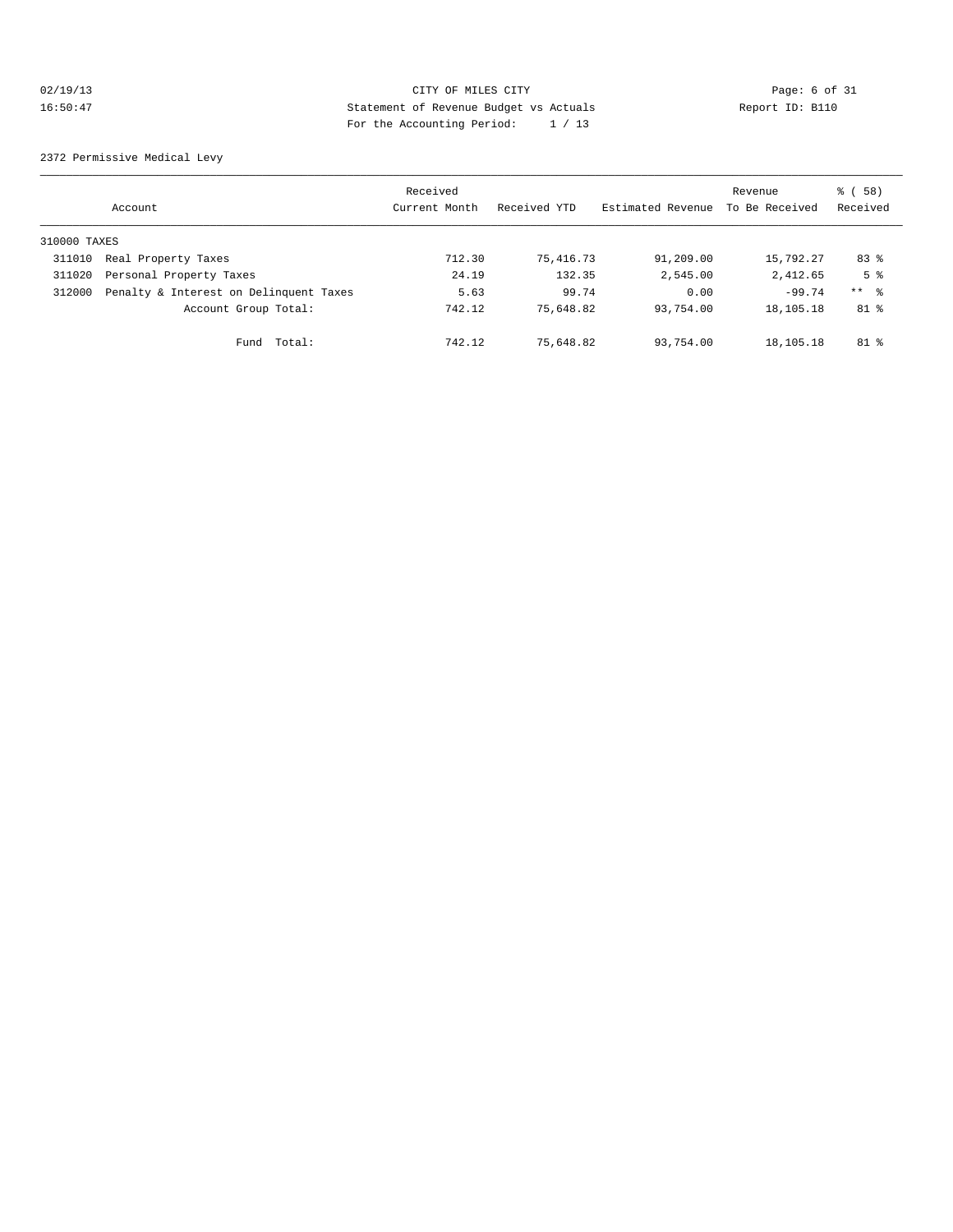## 02/19/13 CITY OF MILES CITY Page: 7 of 31<br>16:50:47 Bage: 7 of 31<br>16:50:47 Bage: 7 of 31<br>16:50:47 Page: 16:50:47 Bage: 19:20 16:50:47 Statement of Revenue Budget vs Actuals Report ID: B110 For the Accounting Period: 1 / 13

#### 2394 BUILDING CODE ENFORCEMENT

| Account                              | Received<br>Current Month | Received YTD | Estimated Revenue | Revenue<br>To Be Received | 8 ( 58 )<br>Received |
|--------------------------------------|---------------------------|--------------|-------------------|---------------------------|----------------------|
| 320000 LICENSES AND PERMITS          |                           |              |                   |                           |                      |
| Building & Related Permits<br>323010 | 3,457.10                  | 48,422.12    | 75,000.00         | 26,577.88                 | 65 %                 |
| Account Group Total:                 | 3,457.10                  | 48,422.12    | 75,000.00         | 26,577.88                 | 65 %                 |
| Total:<br>Fund                       | 3,457.10                  | 48,422.12    | 75,000.00         | 26,577.88                 | 65 %                 |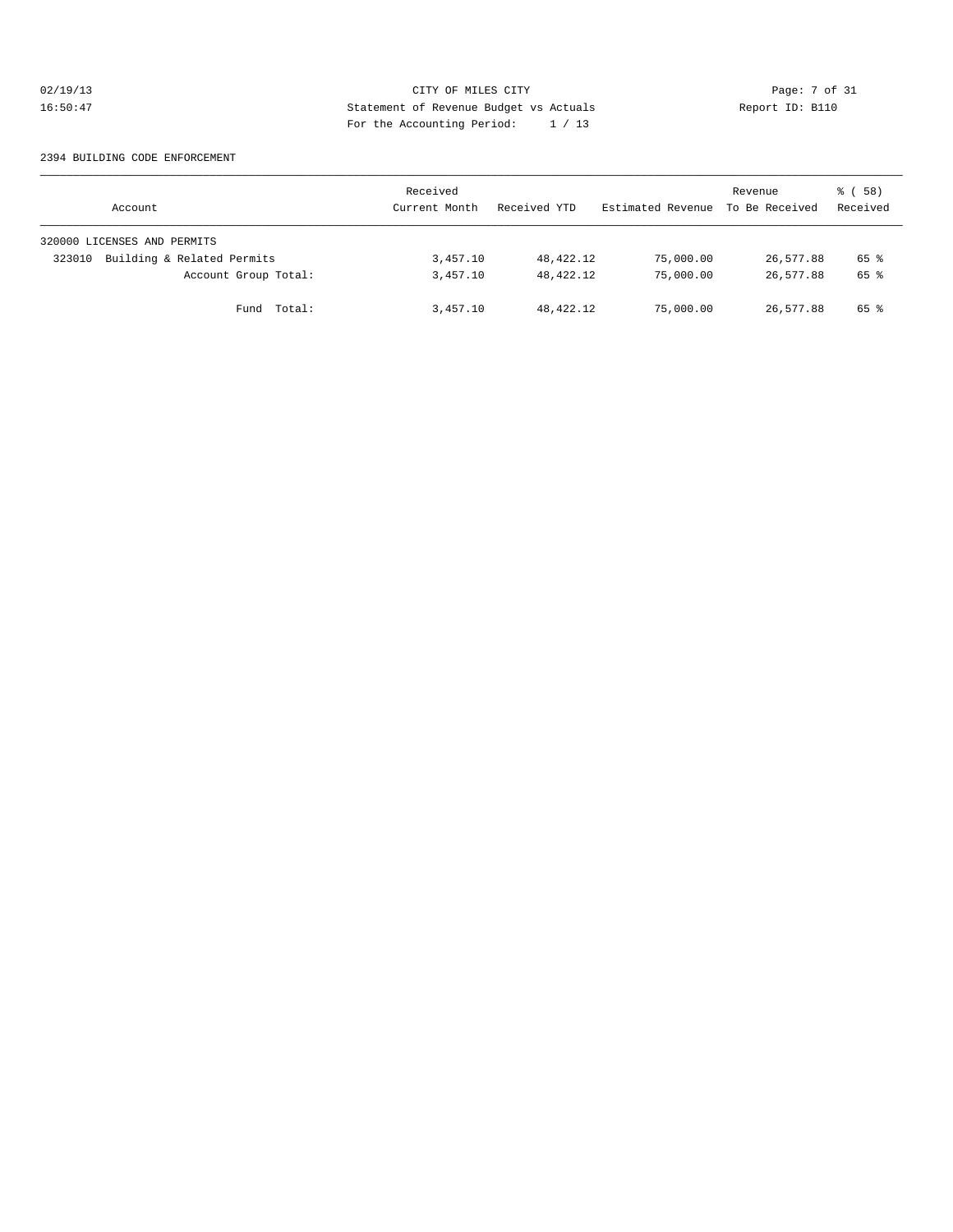## 02/19/13 CITY OF MILES CITY CHES Page: 8 of 31<br>16:50:47 Bage: 8 of 31<br>16:50:47 CITY CHES CITY DESCRIPTION PAGES PROPERTY PAGES ACTUALLY CHESTER PAGES PROPERTY 16:50:47 Statement of Revenue Budget vs Actuals Report ID: B110 For the Accounting Period: 1 / 13

2400 LTG M D#165-(Gen City)

|        |                                          | Received      |              |                   | Revenue        | % ( 58 )           |
|--------|------------------------------------------|---------------|--------------|-------------------|----------------|--------------------|
|        | Account                                  | Current Month | Received YTD | Estimated Revenue | To Be Received | Received           |
|        | 360000 MISCELLANEOUS REVENUE             |               |              |                   |                |                    |
| 363010 | Maintenance Assessments                  | 1,242.66      | 104,756.99   | 172,015.00        | 67,258.01      | 61 %               |
| 363040 | Penalty & Interest on Deling Assessments | 25.64         | 698.39       | 500.00            | $-198.39$      | $140*$             |
|        | Account Group Total:                     | 1,268.30      | 105, 455.38  | 172,515.00        | 67,059.62      | 61 %               |
|        | 370000 INVESTMENT EARNINGS               |               |              |                   |                |                    |
| 371010 | Investment Earnings                      | 9.91          | 55.02        | 100.00            | 44.98          | $55$ $\frac{6}{3}$ |
|        | Account Group Total:                     | 9.91          | 55.02        | 100.00            | 44.98          | 55 <sup>8</sup>    |
|        | Total:<br>Fund                           | 1,278.21      | 105,510.40   | 172,615.00        | 67,104.60      | 61 %               |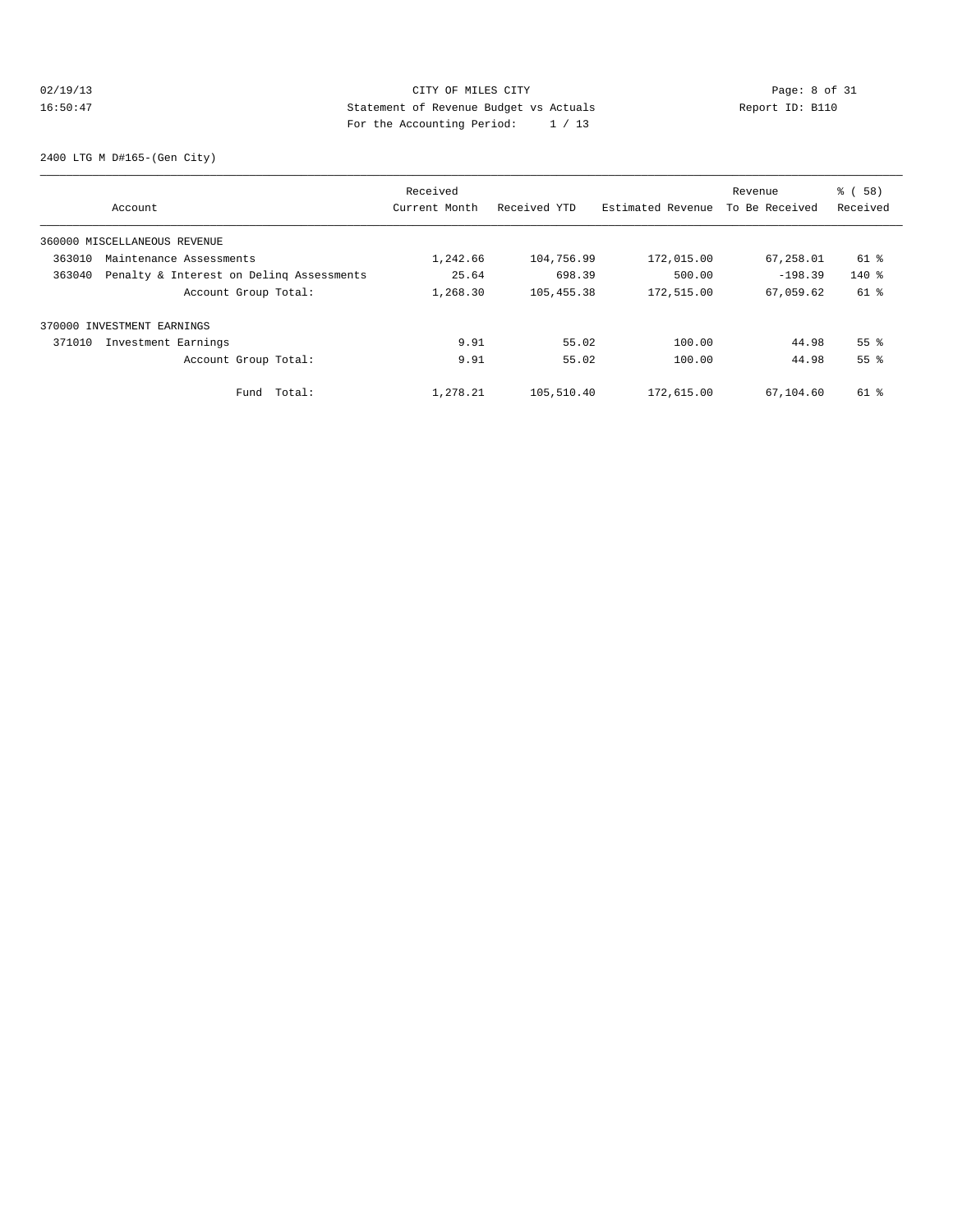## 02/19/13 CITY OF MILES CITY CHES CITY Page: 9 of 31<br>16:50:47 Button Page: 9 of 31<br>2011 Page: the Page Page: 11:20 Page: 11:20 Page: 11:20 Page: 11:20 Page: 11:20 16:50:47 Statement of Revenue Budget vs Actuals Report ID: B110 For the Accounting Period: 1 / 13

2420 LTG M D#167-(MilesAddn Etc)

|        |                                          | Received      |              |                   | Revenue        | % ( 58 )        |
|--------|------------------------------------------|---------------|--------------|-------------------|----------------|-----------------|
|        | Account                                  | Current Month | Received YTD | Estimated Revenue | To Be Received | Received        |
|        | 360000 MISCELLANEOUS REVENUE             |               |              |                   |                |                 |
| 363010 | Maintenance Assessments                  | 204.70        | 16,007.98    | 34,511.00         | 18,503.02      | $46*$           |
| 363040 | Penalty & Interest on Deling Assessments | 3.43          | 70.84        | 100.00            | 29.16          | 71 %            |
|        | Account Group Total:                     | 208.13        | 16,078.82    | 34,611.00         | 18,532.18      | $46*$           |
|        | 370000 INVESTMENT EARNINGS               |               |              |                   |                |                 |
| 371010 | Investment Earnings                      | 1.78          | 12.22        | 0.00              | $-12.22$       | $***$ $\approx$ |
|        | Account Group Total:                     | 1.78          | 12.22        | 0.00              | $-12.22$       | $***$ $\approx$ |
|        | Total:<br>Fund                           | 209.91        | 16,091.04    | 34,611.00         | 18,519.96      | $46*$           |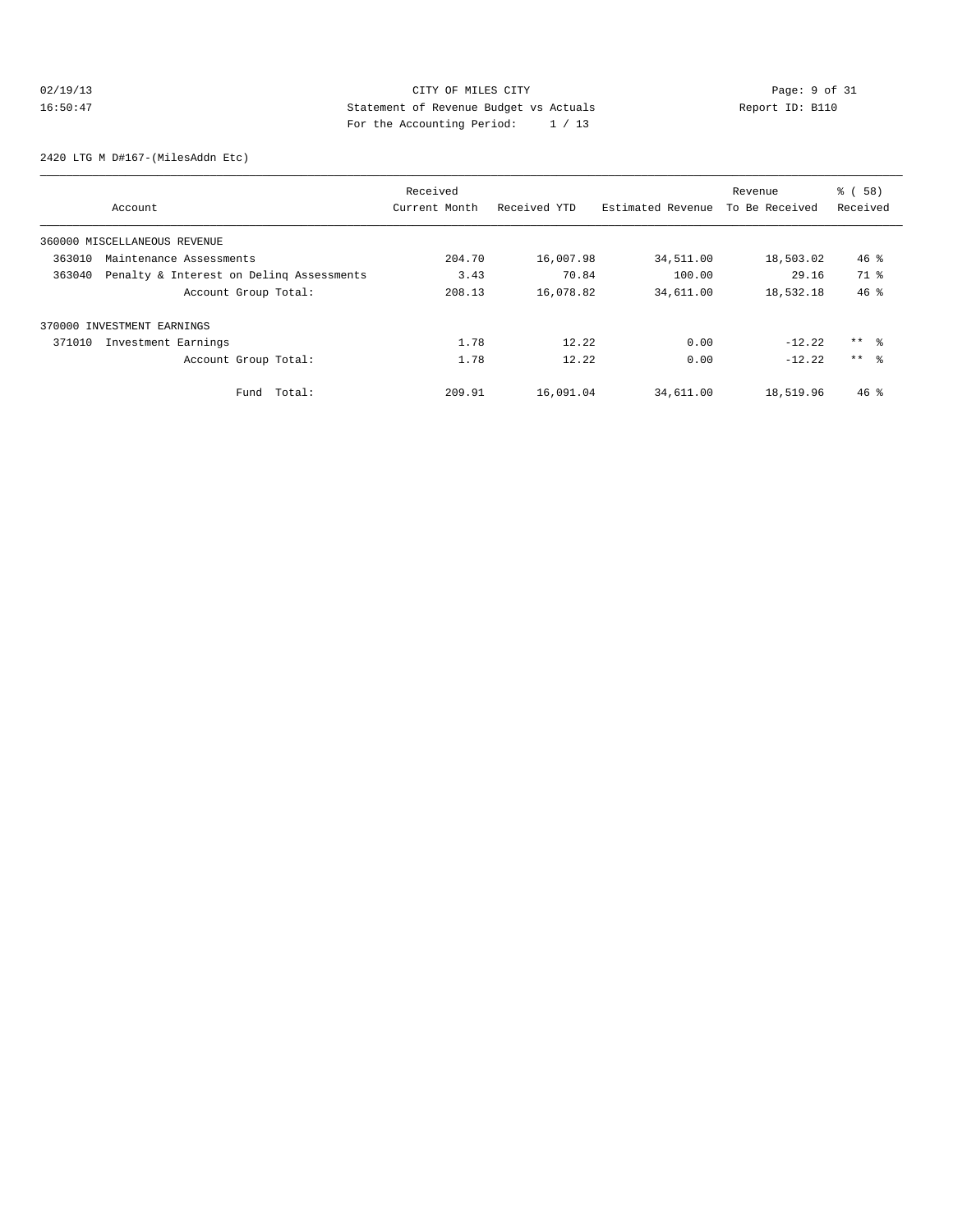## 02/19/13 Page: 10 of 31 16:50:47 Statement of Revenue Budget vs Actuals Report ID: B110 For the Accounting Period: 1 / 13

2430 LTG M D#171-(Balsam Est)

|        |                                          | Received      |              |                   | Revenue        | % ( 58 )        |
|--------|------------------------------------------|---------------|--------------|-------------------|----------------|-----------------|
|        | Account                                  | Current Month | Received YTD | Estimated Revenue | To Be Received | Received        |
|        | 360000 MISCELLANEOUS REVENUE             |               |              |                   |                |                 |
| 363010 | Maintenance Assessments                  | 0.00          | 1,415.75     | 4,008.00          | 2,592.25       | 35 <sup>8</sup> |
| 363040 | Penalty & Interest on Deling Assessments | 0.00          | 0.39         | 0.00              | $-0.39$        | $***$ %         |
|        | Account Group Total:                     | 0.00          | 1,416.14     | 4,008.00          | 2,591.86       | 35 <sup>8</sup> |
|        | 370000 INVESTMENT EARNINGS               |               |              |                   |                |                 |
| 371010 | Investment Earnings                      | 0.18          | 1.16         | 0.00              | $-1.16$        | $***$ $\approx$ |
|        | Account Group Total:                     | 0.18          | 1.16         | 0.00              | $-1.16$        | $***$ $\approx$ |
|        | Total:<br>Fund                           | 0.18          | 1,417.30     | 4,008.00          | 2,590.70       | 35 <sup>8</sup> |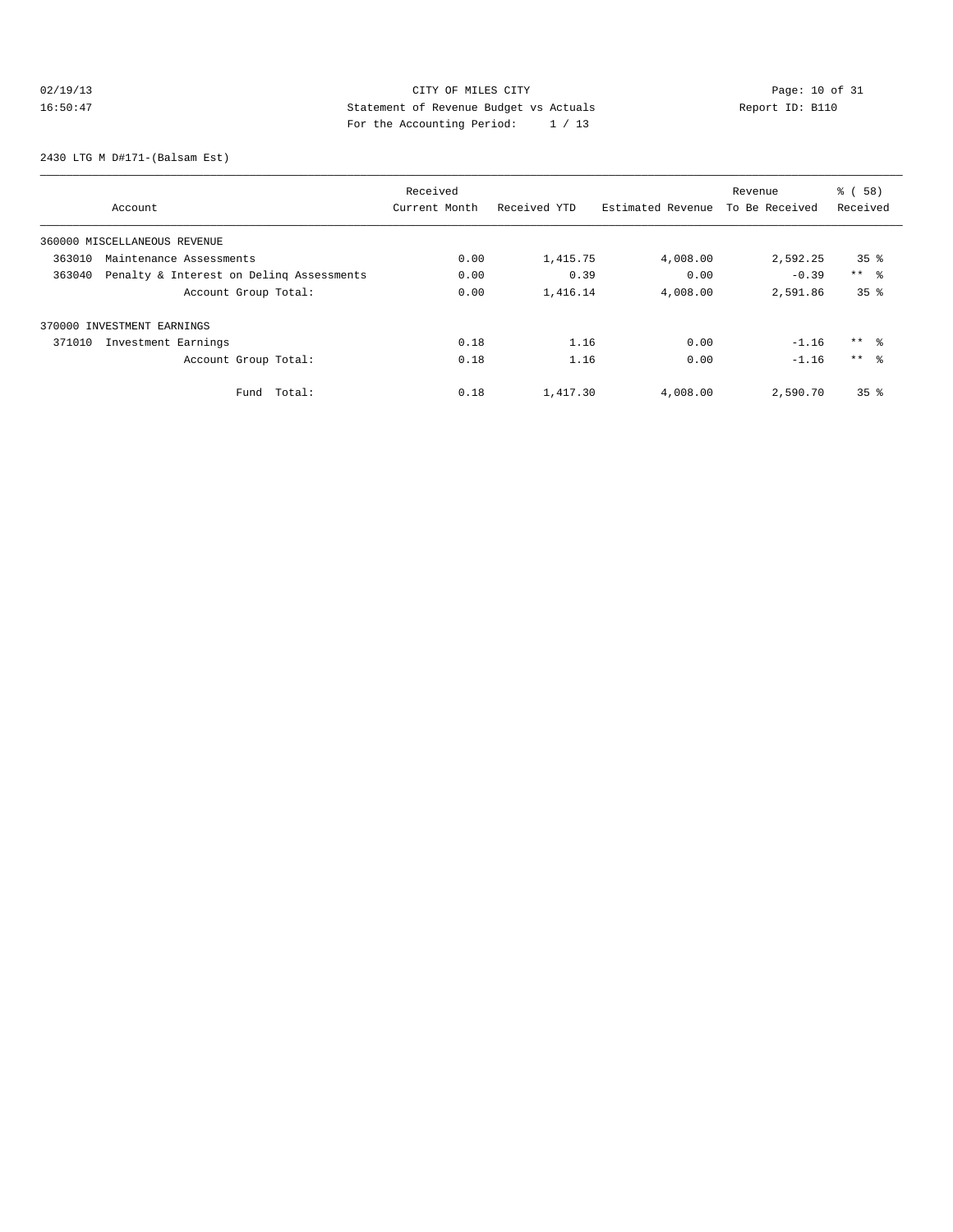## 02/19/13 Page: 11 of 31 16:50:47 Statement of Revenue Budget vs Actuals Report ID: B110 For the Accounting Period: 1 / 13

2440 LTG M D#172-(Main Str)

|        |                                          | Received      |              |                   | Revenue        | % ( 58 )        |
|--------|------------------------------------------|---------------|--------------|-------------------|----------------|-----------------|
|        | Account                                  | Current Month | Received YTD | Estimated Revenue | To Be Received | Received        |
|        | 360000 MISCELLANEOUS REVENUE             |               |              |                   |                |                 |
| 363010 | Maintenance Assessments                  | 44.93         | 5,736.36     | 25,046.00         | 19,309.64      | $23$ %          |
| 363040 | Penalty & Interest on Deling Assessments | 0.75          | 14.90        | 100.00            | 85.10          | 15 <sup>8</sup> |
|        | Account Group Total:                     | 45.68         | 5,751.26     | 25,146.00         | 19,394.74      | $23$ $%$        |
|        | 370000 INVESTMENT EARNINGS               |               |              |                   |                |                 |
| 371010 | Investment Earnings                      | 2.25          | 24.23        | 50.00             | 25.77          | $48*$           |
|        | Account Group Total:                     | 2.25          | 24.23        | 50.00             | 25.77          | 48 %            |
|        | Total:<br>Fund                           | 47.93         | 5,775.49     | 25,196.00         | 19,420.51      | $23$ %          |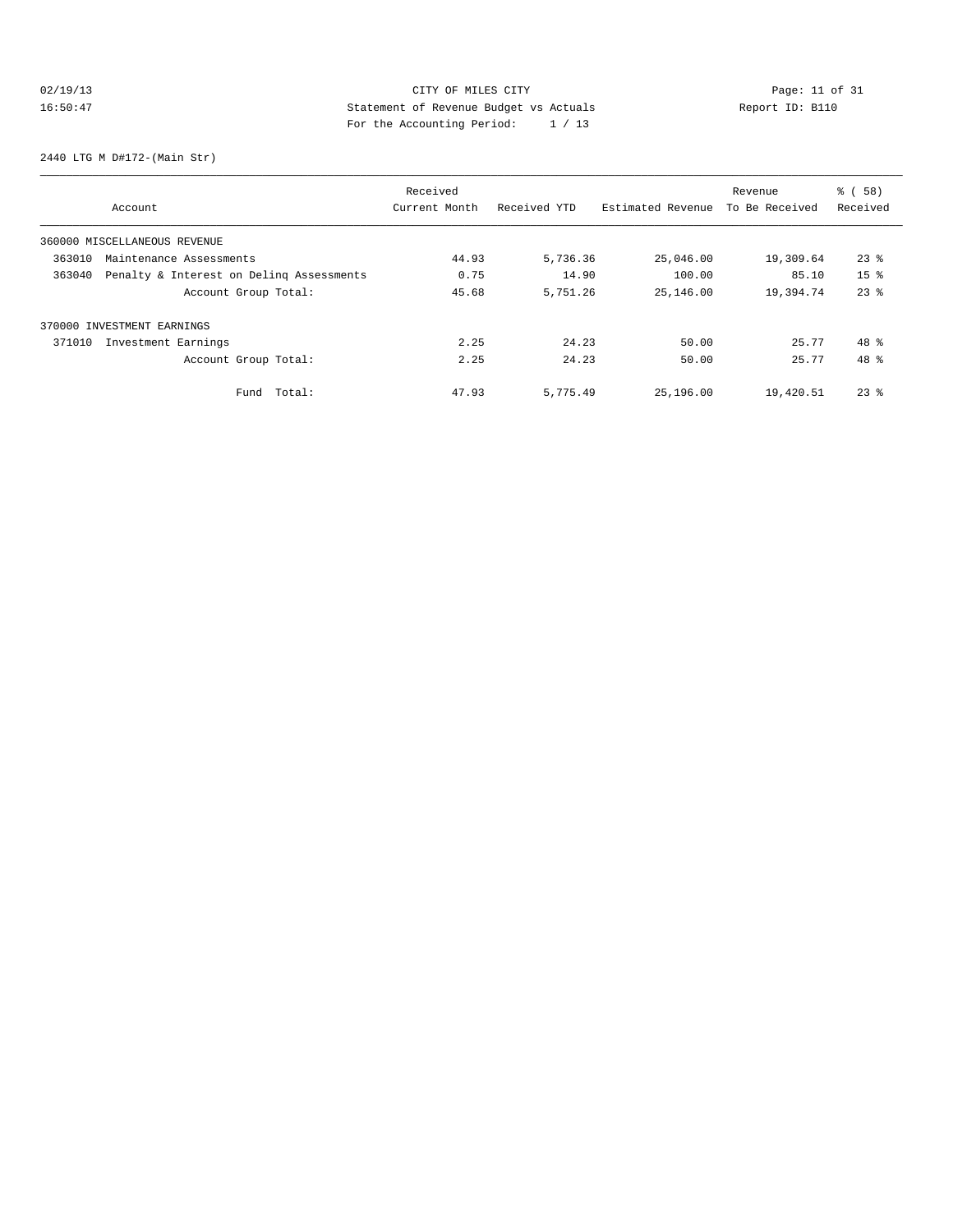## 02/19/13 Page: 12 of 31 16:50:47 Statement of Revenue Budget vs Actuals Report ID: B110<br>Report ID: B110 For the Accounting Period: 1 / 13

2450 LTG M D#195-(SG-Trico)

|        |                                          | Received      |              |                   | Revenue        | % ( 58 )        |
|--------|------------------------------------------|---------------|--------------|-------------------|----------------|-----------------|
|        | Account                                  | Current Month | Received YTD | Estimated Revenue | To Be Received | Received        |
|        | 360000 MISCELLANEOUS REVENUE             |               |              |                   |                |                 |
| 363010 | Maintenance Assessments                  | 0.00          | 2,382.81     | 3,593.00          | 1,210.19       | 66 %            |
| 363040 | Penalty & Interest on Deling Assessments | 0.00          | 0.94         | 0.00              | $-0.94$        | $***$ %         |
|        | Account Group Total:                     | 0.00          | 2,383.75     | 3,593.00          | 1,209.25       | 66 %            |
|        | 370000 INVESTMENT EARNINGS               |               |              |                   |                |                 |
| 371010 | Investment Earnings                      | 0.26          | 2.50         | 0.00              | $-2.50$        | ** %            |
|        | Account Group Total:                     | 0.26          | 2.50         | 0.00              | $-2.50$        | $***$ $\approx$ |
|        | Total:<br>Fund                           | 0.26          | 2,386.25     | 3,593.00          | 1,206.75       | 66 %            |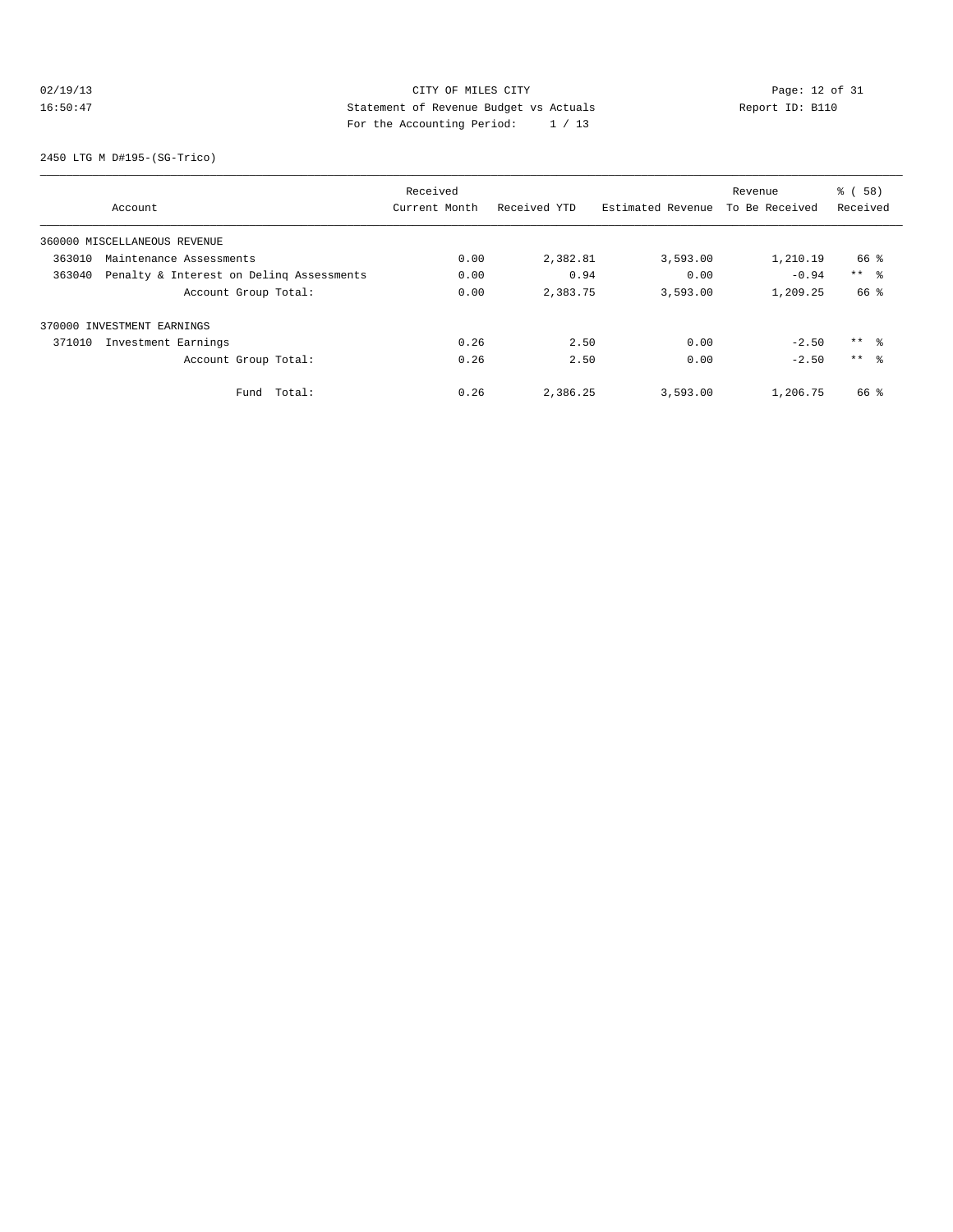## 02/19/13 Page: 13 of 31 16:50:47 Statement of Revenue Budget vs Actuals Report ID: B110 For the Accounting Period: 1 / 13

2470 LTG M D#202-(SG-MDU&NV)

|        |                                          | Received      |              |                   | Revenue        | % ( 58 )        |
|--------|------------------------------------------|---------------|--------------|-------------------|----------------|-----------------|
|        | Account                                  | Current Month | Received YTD | Estimated Revenue | To Be Received | Received        |
|        | 360000 MISCELLANEOUS REVENUE             |               |              |                   |                |                 |
| 363010 | Maintenance Assessments                  | 111.27        | 4,724.04     | 9,551.00          | 4,826.96       | $49*$           |
| 363040 | Penalty & Interest on Deling Assessments | 1.86          | 25.84        | 10.00             | $-15.84$       | $258$ $%$       |
|        | Account Group Total:                     | 113.13        | 4,749.88     | 9,561.00          | 4,811.12       | $50*$           |
|        | 370000 INVESTMENT EARNINGS               |               |              |                   |                |                 |
| 371010 | Investment Earnings                      | 0.43          | 2.25         | 0.00              | $-2.25$        | $***$ $\approx$ |
|        | Account Group Total:                     | 0.43          | 2.25         | 0.00              | $-2.25$        | $***$ $\approx$ |
|        | Fund Total:                              | 113.56        | 4,752.13     | 9,561.00          | 4,808.87       | $50*$           |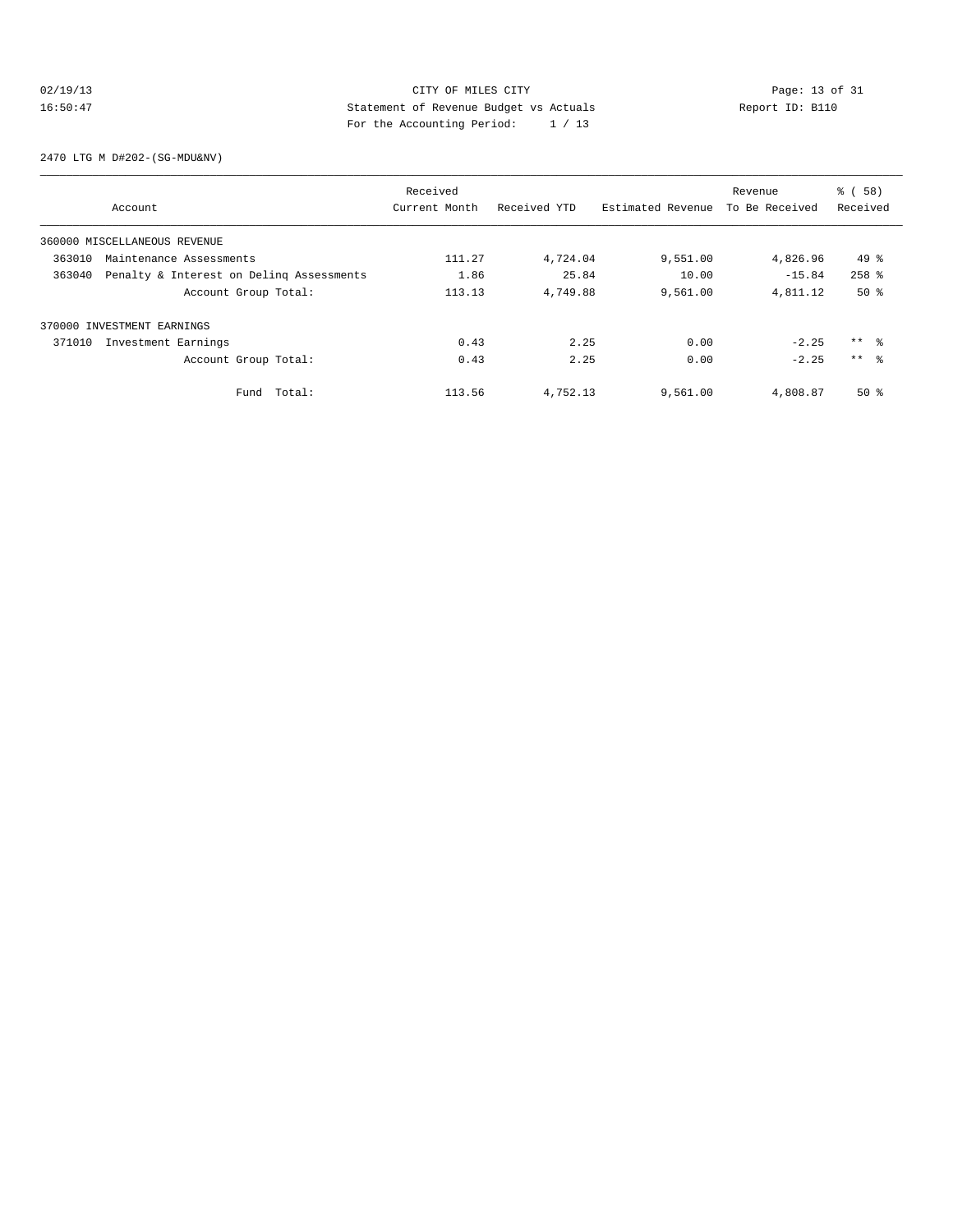## 02/19/13 Page: 14 of 31 16:50:47 Statement of Revenue Budget vs Actuals Report ID: B110 For the Accounting Period: 1 / 13

2480 LTG M M#173-(Milestown Estates)

|                                                    | Received      |              |                   | Revenue        | % ( 58 )        |
|----------------------------------------------------|---------------|--------------|-------------------|----------------|-----------------|
| Account                                            | Current Month | Received YTD | Estimated Revenue | To Be Received | Received        |
| 360000 MISCELLANEOUS REVENUE                       |               |              |                   |                |                 |
| 363010<br>Maintenance Assessments                  | 45.52         | 1,221.69     | 266.00            | $-955.69$      | $459$ %         |
| Penalty & Interest on Deling Assessments<br>363040 | 0.76          | 1.28         | 0.00              | $-1.28$        | $***$ $ -$      |
| Account Group Total:                               | 46.28         | 1,222.97     | 266.00            | $-956.97$      | $460*$          |
| 370000 INVESTMENT EARNINGS                         |               |              |                   |                |                 |
| 371010<br>Investment Earnings                      | 0.13          | 0.67         | 0.00              | $-0.67$        | $***$ %         |
| Account Group Total:                               | 0.13          | 0.67         | 0.00              | $-0.67$        | $***$ $\approx$ |
| Total:<br>Fund                                     | 46.41         | 1,223.64     | 266.00            | $-957.64$      | $460*$          |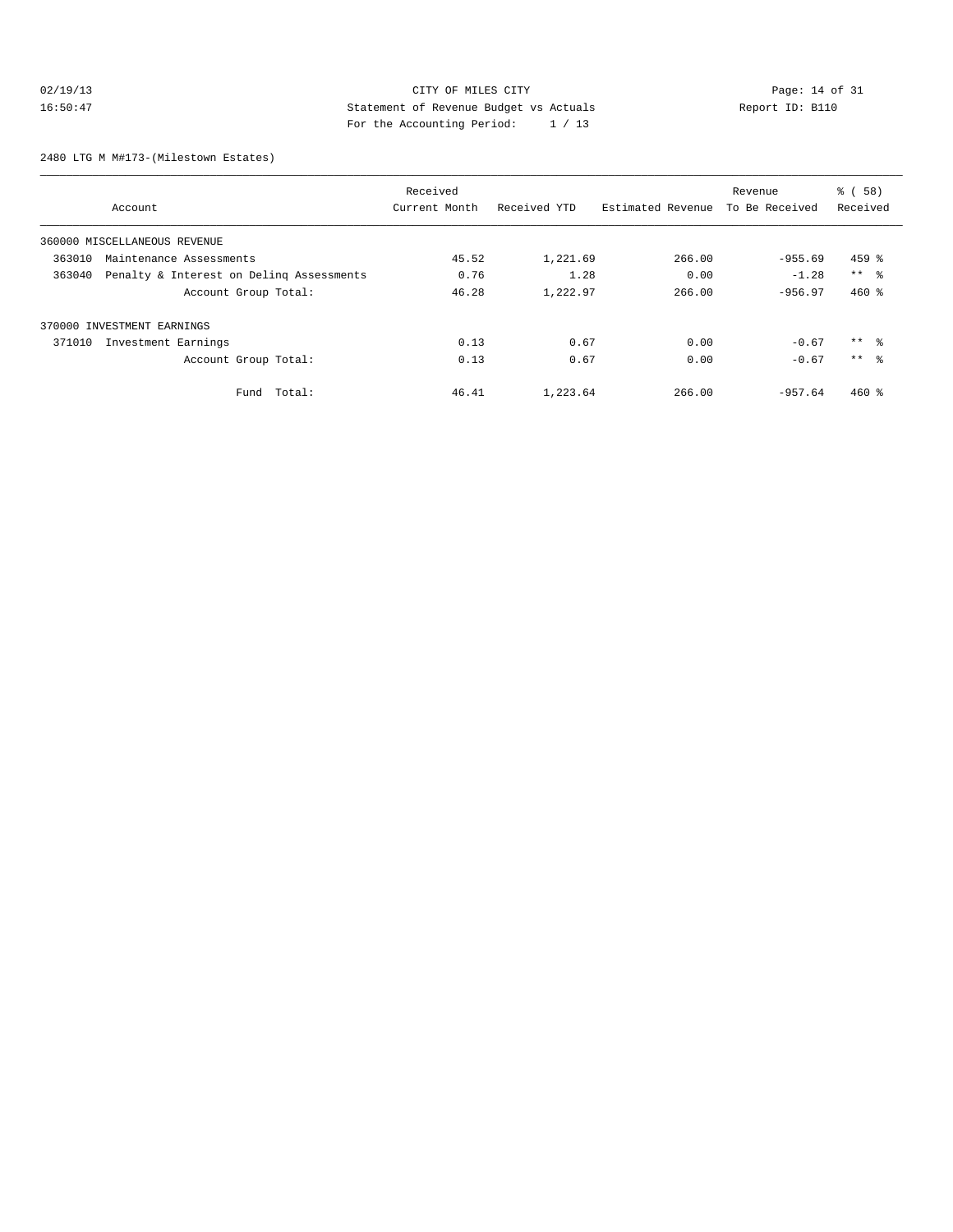## 02/19/13 Page: 15 of 31 16:50:47 Statement of Revenue Budget vs Actuals Report ID: B110 For the Accounting Period: 1 / 13

2510 STR MAINT DIST #204

|        |                                          |               |              |                   | Revenue        | % ( 58 )       |
|--------|------------------------------------------|---------------|--------------|-------------------|----------------|----------------|
|        | Account                                  | Current Month | Received YTD | Estimated Revenue | To Be Received | Received       |
|        | 360000 MISCELLANEOUS REVENUE             |               |              |                   |                |                |
| 362020 | MISC REVENUE                             | 0.00          | 26.23        | 0.00              | $-26.23$       | $***$ $ -$     |
| 363010 | Maintenance Assessments                  | 6,997.64      | 561, 112.73  | 824,367.00        | 263, 254. 27   | 68 %           |
| 363040 | Penalty & Interest on Deling Assessments | 125.51        | 2,183.90     | 1,000.00          | $-1, 183.90$   | $218$ %        |
|        | Account Group Total:                     | 7,123.15      | 563, 322.86  | 825,367.00        | 262,044.14     | 68 %           |
|        | 370000 INVESTMENT EARNINGS               |               |              |                   |                |                |
| 371010 | Investment Earnings                      | 129.75        | 1,100.12     | 400.00            | $-700.12$      | $275$ %        |
|        | Account Group Total:                     | 129.75        | 1,100.12     | 400.00            | $-700.12$      | $275$ $%$      |
|        | 380000 OTHER FINANCING SOURCES           |               |              |                   |                |                |
| 383000 | Interfund Operating Transfer             | 0.00          | 0.00         | 89,695.00         | 89,695.00      | 0 <sup>8</sup> |
|        | Account Group Total:                     | 0.00          | 0.00         | 89,695.00         | 89,695.00      | 0 <sup>8</sup> |
|        | Total:<br>Fund                           | 7,252.90      | 564,422.98   | 915,462.00        | 351,039.02     | 62 %           |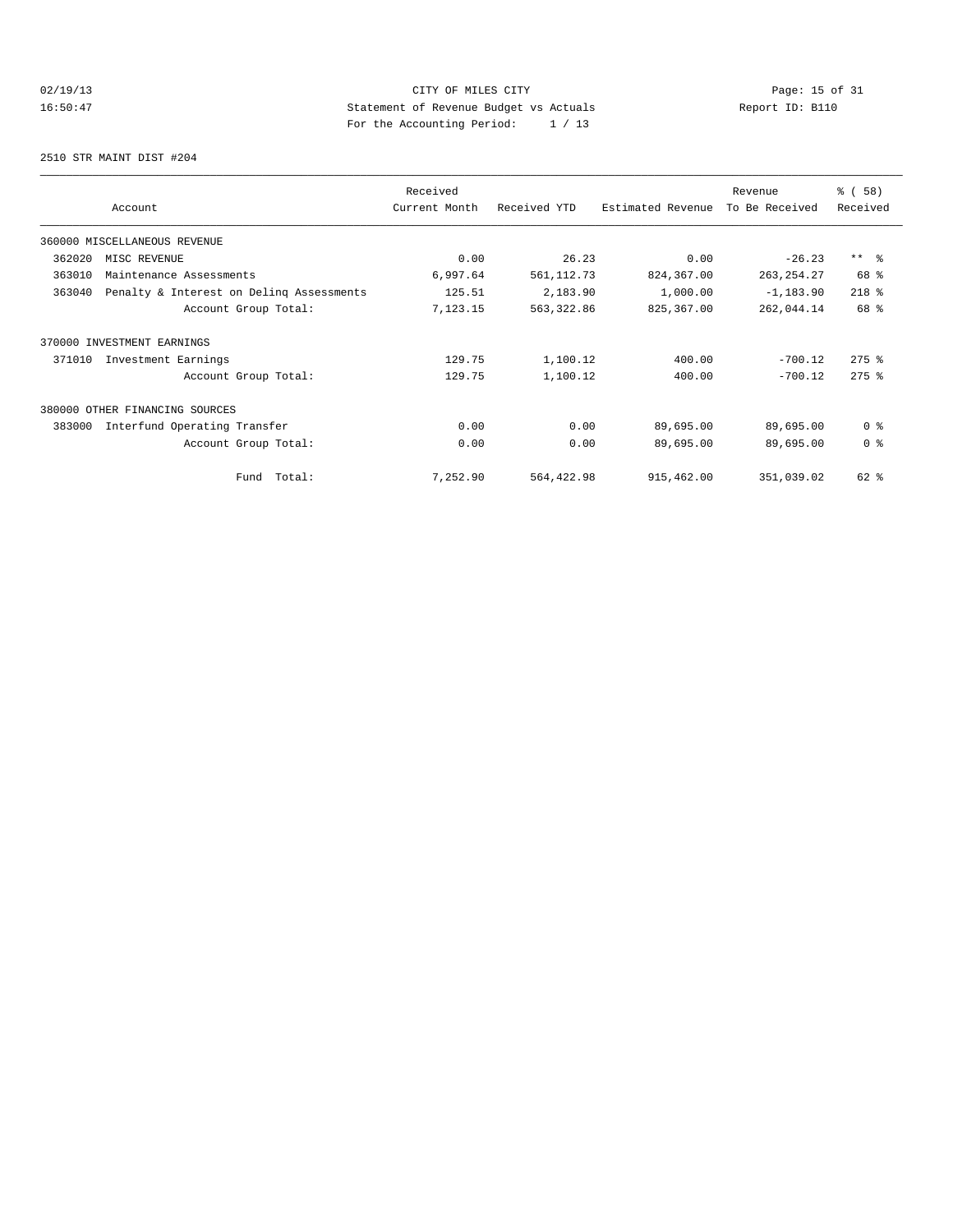## 02/19/13 Page: 16 of 31 16:50:47 Statement of Revenue Budget vs Actuals Report ID: B110<br>Report ID: B110 For the Accounting Period: 1 / 13

2520 STR MAINT DIST #205

|        |                                          | Received      |              |                   | Revenue        | % (58)         |
|--------|------------------------------------------|---------------|--------------|-------------------|----------------|----------------|
|        | Account                                  | Current Month | Received YTD | Estimated Revenue | To Be Received | Received       |
|        | 360000 MISCELLANEOUS REVENUE             |               |              |                   |                |                |
| 362020 | MISC REVENUE                             | 0.00          | 6.55         | 0.00              | $-6.55$        | $***$ $ -$     |
| 363010 | Maintenance Assessments                  | 1,063.29      | 186, 357. 19 | 236, 245.00       | 49,887.81      | 79 %           |
| 363040 | Penalty & Interest on Deling Assessments | 34.33         | 927.36       | 1,000.00          | 72.64          | 93%            |
|        | Account Group Total:                     | 1,097.62      | 187,291.10   | 237, 245.00       | 49,953.90      | 79 %           |
|        | 370000 INVESTMENT EARNINGS               |               |              |                   |                |                |
| 371010 | Investment Earnings                      | 26.47         | 177.40       | 400.00            | 222.60         | 44 %           |
|        | Account Group Total:                     | 26.47         | 177.40       | 400.00            | 222.60         | 44 %           |
| 380000 | OTHER FINANCING SOURCES                  |               |              |                   |                |                |
| 383000 | Interfund Operating Transfer             | 0.00          | 0.00         | 89,695.00         | 89,695.00      | 0 <sup>8</sup> |
|        | Account Group Total:                     | 0.00          | 0.00         | 89,695.00         | 89,695.00      | 0 <sup>8</sup> |
|        | Total:<br>Fund                           | 1,124.09      | 187,468.50   | 327,340.00        | 139,871.50     | 57%            |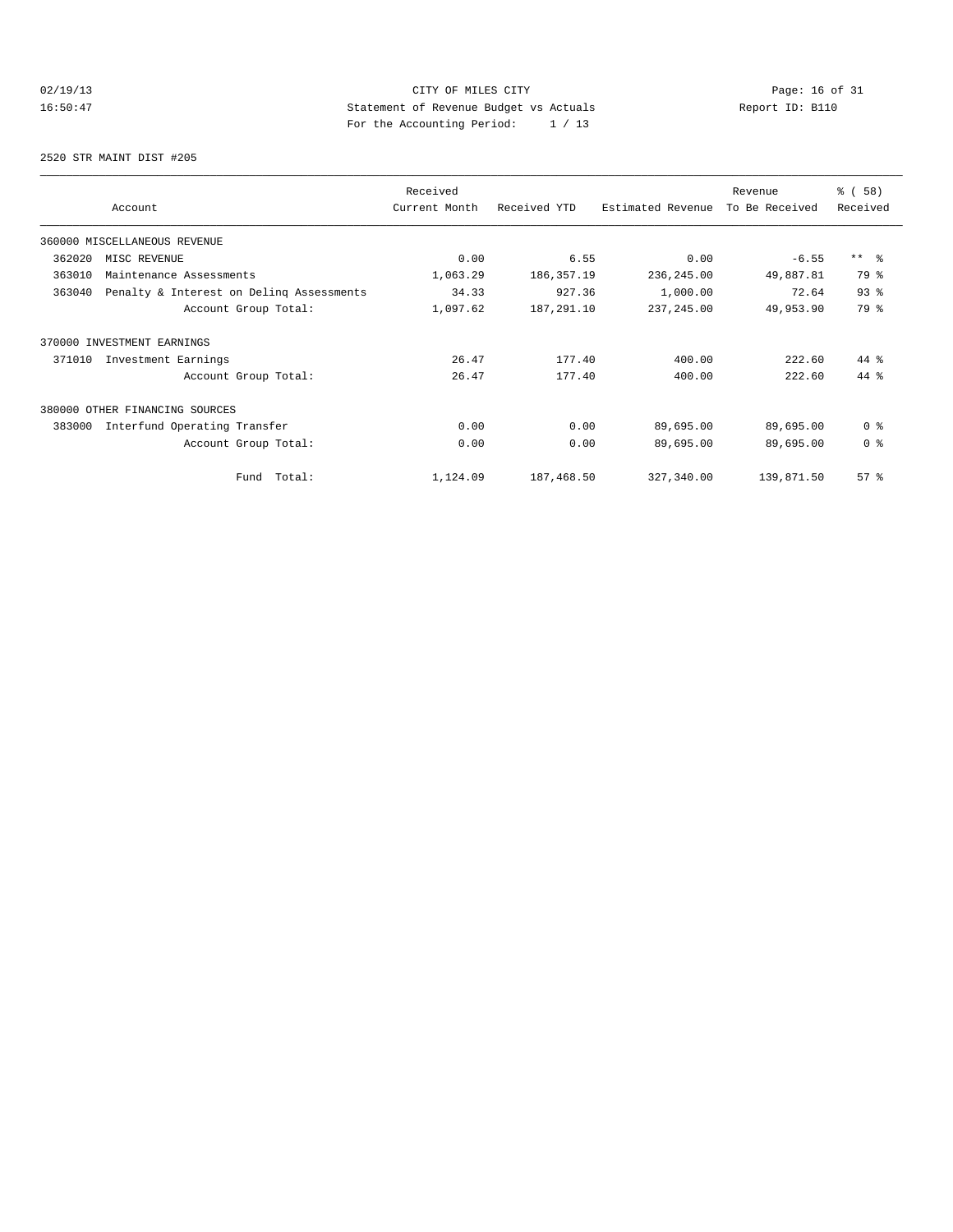## 02/19/13 CITY OF MILES CITY<br>16:50:47 Page: 17 of 31<br>16:50:47 Statement of Revenue Budget vs Actuals<br>1.1.1.2. Page: 17 of 31<br>1.1.2. Page: 17 of 31 16:50:47 Statement of Revenue Budget vs Actuals Report ID: B110 For the Accounting Period: 1 / 13

2540 STR MAINT DIST#207-(MILESTOWN ESTATES)

|        |                                          | Received      |              |                   | Revenue        | % ( 58 )        |
|--------|------------------------------------------|---------------|--------------|-------------------|----------------|-----------------|
|        | Account                                  | Current Month | Received YTD | Estimated Revenue | To Be Received | Received        |
|        | 360000 MISCELLANEOUS REVENUE             |               |              |                   |                |                 |
| 363010 | Maintenance Assessments                  | 126.52        | 3,659.97     | 4,138.00          | 478.03         | 88 %            |
| 363040 | Penalty & Interest on Deling Assessments | 2.12          | 36.73        | 0.00              | $-36.73$       | $***$ $ -$      |
|        | Account Group Total:                     | 128.64        | 3,696.70     | 4,138.00          | 441.30         | 89 %            |
| 370000 | INVESTMENT EARNINGS                      |               |              |                   |                |                 |
| 371010 | Investment Earnings                      | 0.38          | 2.25         | 0.00              | $-2.25$        | $***$ $\approx$ |
|        | Account Group Total:                     | 0.38          | 2.25         | 0.00              | $-2.25$        | $***$ 8         |
|        | Fund Total:                              | 129.02        | 3,698.95     | 4,138.00          | 439.05         | 89 %            |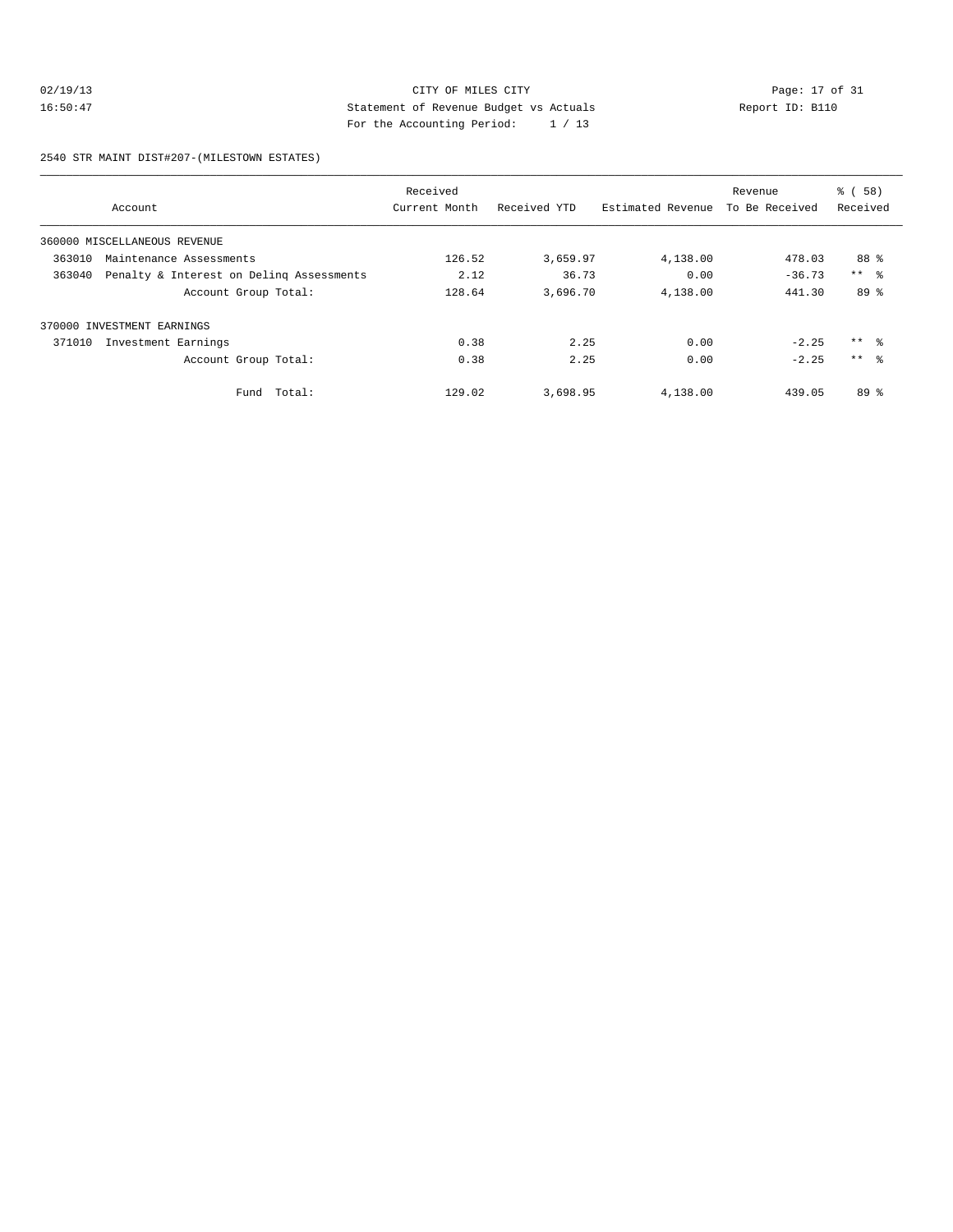# 02/19/13 CITY OF MILES CITY<br>16:50:47 Page: 18 of 31<br>16:50:47 Page: 18 of 31<br>2011 Page: the Monountine Page: 16 (12) 16:50:47 Statement of Revenue Budget vs Actuals Report ID: B110 For the Accounting Period: 1 / 13

#### 2701 Fire Grants

| Account                      | Received<br>Current Month | Received YTD | Estimated Revenue To Be Received | Revenue  | ៖ (58)<br>Received |
|------------------------------|---------------------------|--------------|----------------------------------|----------|--------------------|
| 360000 MISCELLANEOUS REVENUE |                           |              |                                  |          |                    |
| 365040<br>DONATIONS-FIRE/AMB | 0.00                      | 0.00         | 5,250.00                         | 5,250.00 | 0 %                |
| Account Group Total:         | 0.00                      | 0.00         | 5,250.00                         | 5,250.00 | 0 <sup>8</sup>     |
| Fund Total:                  | 0.00                      | 0.00         | 5,250.00                         | 5,250.00 | 0 %                |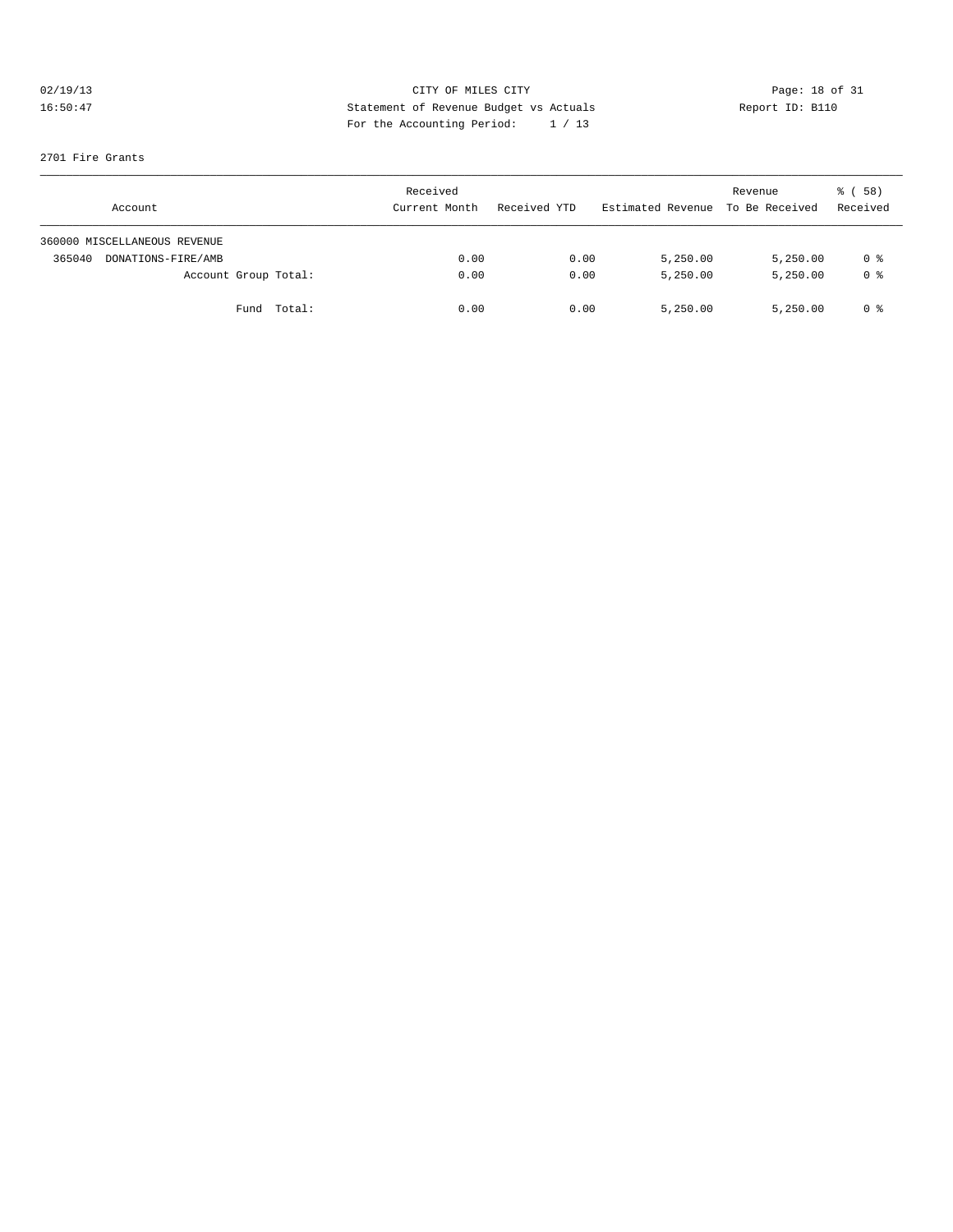## 02/19/13 Page: 19 of 31 16:50:47 Statement of Revenue Budget vs Actuals Report ID: B110 For the Accounting Period: 1 / 13

2820 GAS TAX

| Account                              | Received<br>Current Month | Received YTD | Estimated Revenue | Revenue<br>To Be Received | 8 ( 58 )<br>Received |
|--------------------------------------|---------------------------|--------------|-------------------|---------------------------|----------------------|
| 330000 INTERGOVERNMENTAL REVENUES    |                           |              |                   |                           |                      |
| Gasoline Tax Apportionment<br>335040 | 15, 105. 45               | 105,738.16   | 181,265.00        | 75,526.84                 | 58 %                 |
| Account Group Total:                 | 15, 105. 45               | 105,738.16   | 181,265.00        | 75,526.84                 | 58 %                 |
| Fund Total:                          | 15,105.45                 | 105,738.16   | 181,265.00        | 75,526.84                 | 58 %                 |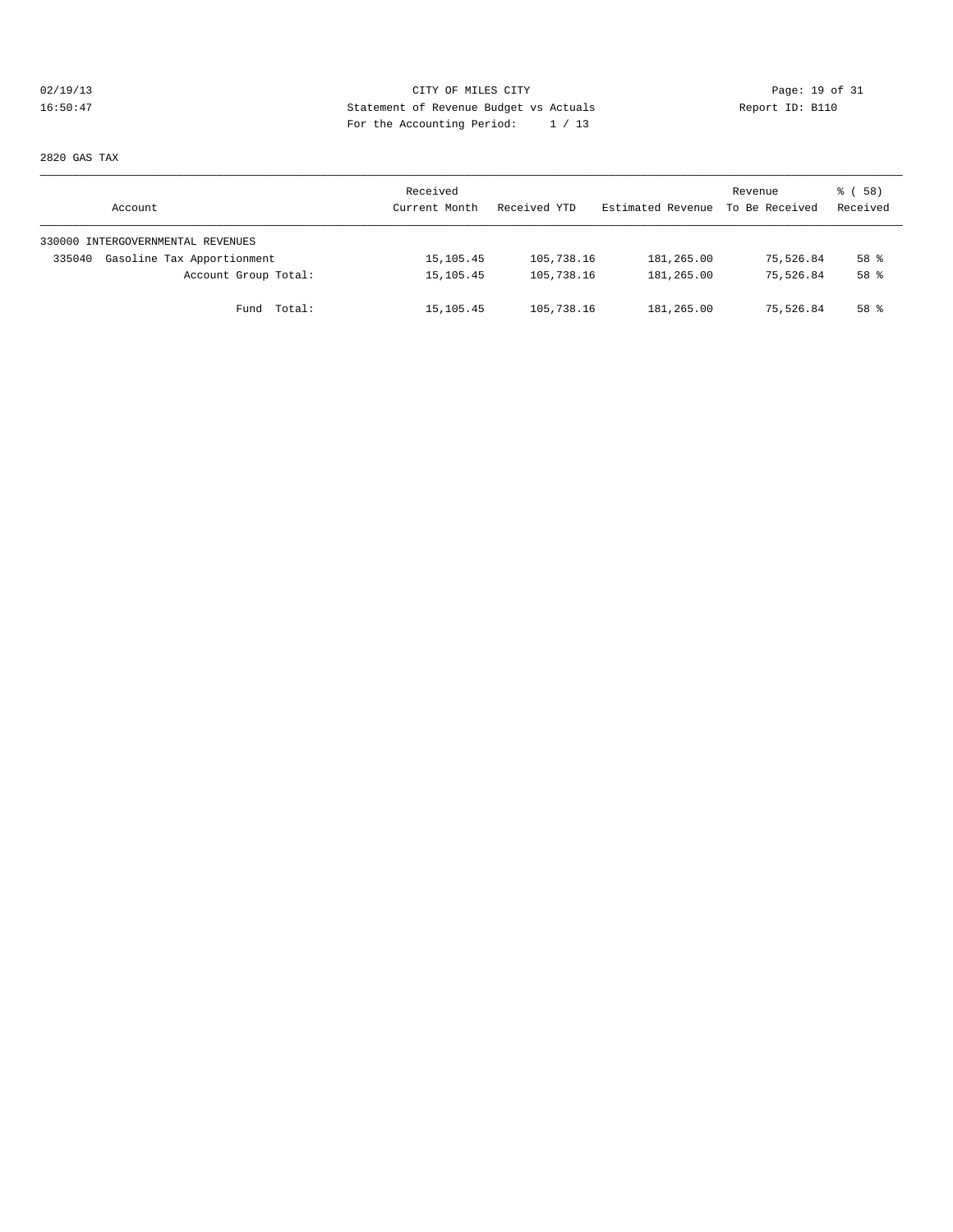## 02/19/13 Page: 20 of 31 16:50:47 Statement of Revenue Budget vs Actuals Report ID: B110 For the Accounting Period: 1 / 13

#### 2850 911 EMERGENCY

|                                   | Received      |              |                   | Revenue        | % (58)   |
|-----------------------------------|---------------|--------------|-------------------|----------------|----------|
| Account                           | Current Month | Received YTD | Estimated Revenue | To Be Received | Received |
| 330000 INTERGOVERNMENTAL REVENUES |               |              |                   |                |          |
| Basic 911 Funds<br>335080         | 0.00          | 32,120.33    | 65,244.00         | 33, 123.67     | 49 %     |
| 335081<br>Enhanced 911 Funds      | 0.00          | 32, 248.33   | 65,244.00         | 32,995.67      | 49 %     |
| 335082<br>911 - WIRELESS FUNDS    | 0.00          | 38,740.02    | 78,217.00         | 39,476.98      | 50%      |
| Account Group Total:              | 0.00          | 103,108.68   | 208,705.00        | 105,596.32     | 49 %     |
| 370000 INVESTMENT EARNINGS        |               |              |                   |                |          |
| 371010<br>Investment Earnings     | 7.12          | 74.23        | 200.00            | 125.77         | 378      |
| Account Group Total:              | 7.12          | 74.23        | 200.00            | 125.77         | 378      |
| Total:<br>Fund                    | 7.12          | 103,182.91   | 208,905.00        | 105,722.09     | 49 %     |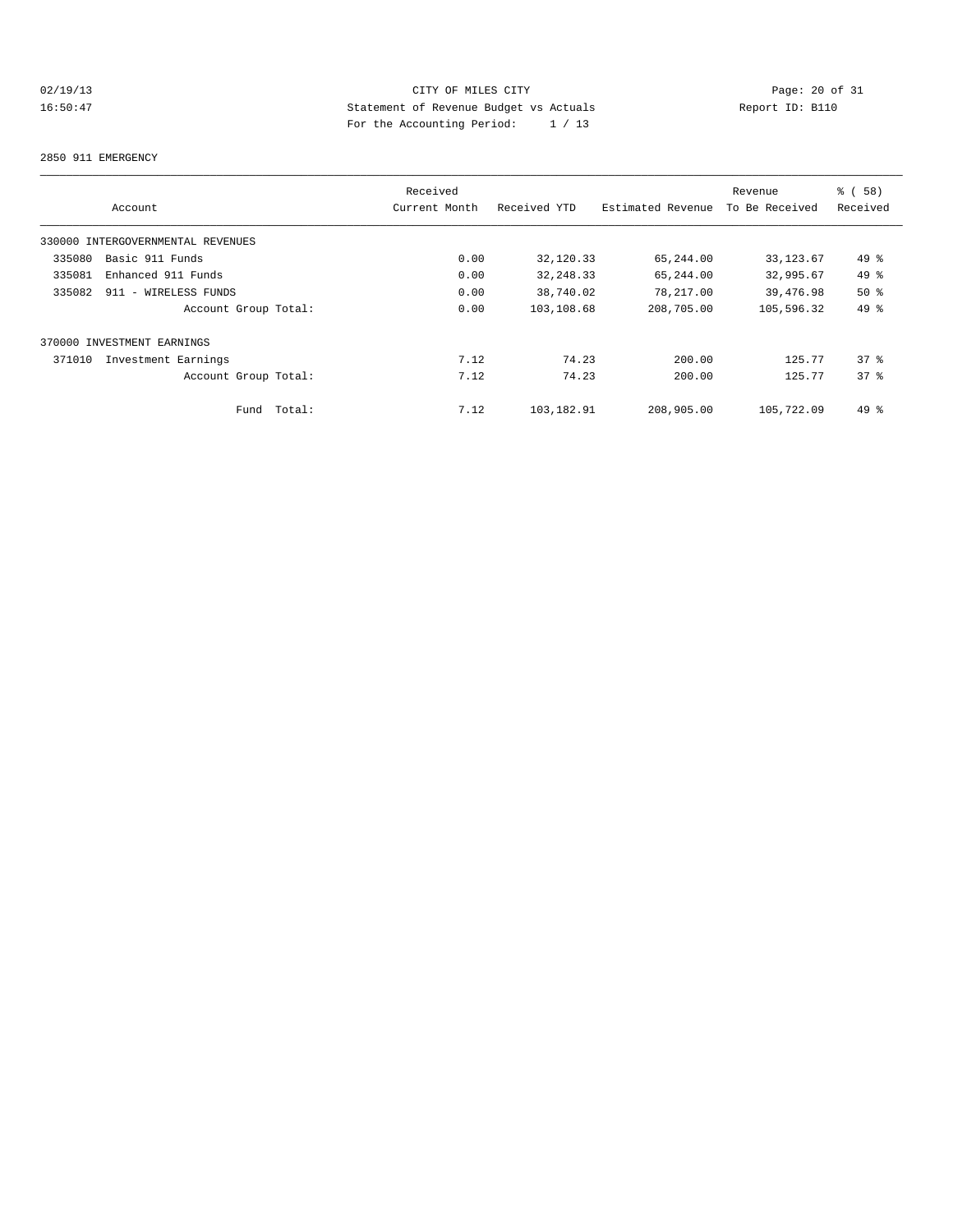## 02/19/13 Page: 21 of 31<br>16:50:47 Page: 21 of 31<br>16:50:47 Page: 21 of 31<br>16:50:47 Page: 21 of 31<br>2011 Page: 21 of 31<br>2011 Page: 21 of 31 16:50:47 Statement of Revenue Budget vs Actuals Report ID: B110 For the Accounting Period: 1 / 13

#### 2880 LIBRARY GRANTS

|        | Account                           | Received<br>Current Month | Received YTD | Estimated Revenue | Revenue<br>To Be Received | 8 ( 58 )<br>Received |
|--------|-----------------------------------|---------------------------|--------------|-------------------|---------------------------|----------------------|
|        | 330000 INTERGOVERNMENTAL REVENUES |                           |              |                   |                           |                      |
| 334100 | Library - State Aid               | 0.00                      | 1,402.71     | 1,519.00          | 116.29                    | $92*$                |
| 334101 | HB#193-Interlibrary Loan Reimb    | 0.00                      | 3.000.00     | 2,500.00          | $-500.00$                 | $120$ %              |
| 334105 | Sagebrush Fed/Coal Sev Tax        | 0.00                      | 5,417.30     | 5,354.00          | $-63.30$                  | $101$ %              |
|        | Account Group Total:              | 0.00                      | 9,820.01     | 9,373.00          | $-447.01$                 | $105$ %              |
|        | Fund Total:                       | 0.00                      | 9,820.01     | 9,373.00          | $-447.01$                 | $105$ %              |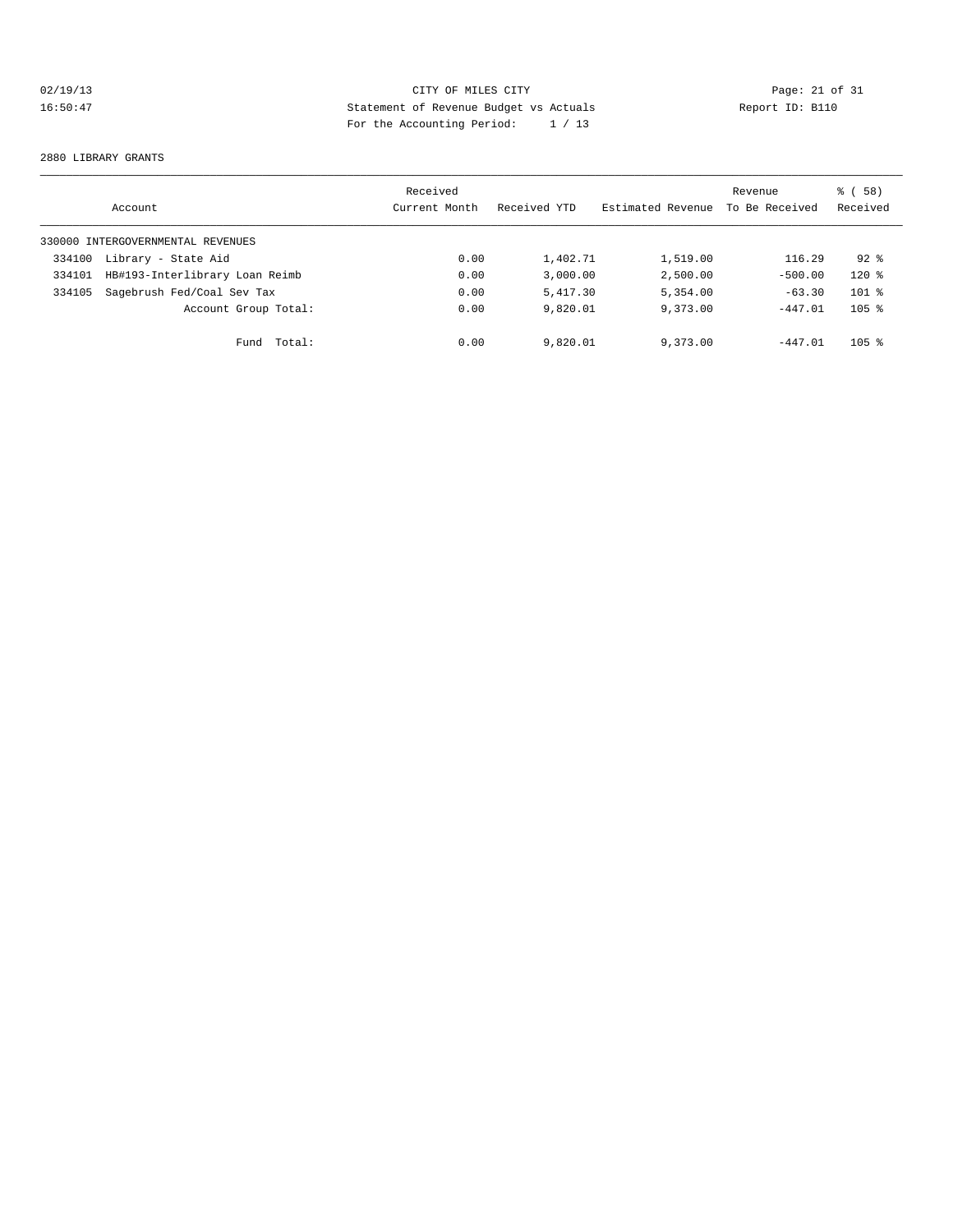## 02/19/13 Page: 22 of 31 16:50:47 Statement of Revenue Budget vs Actuals Report ID: B110 For the Accounting Period: 1 / 13

2935 Historic Preservation

|                                        | Received      |              |                   | Revenue        | % ( 58 )       |
|----------------------------------------|---------------|--------------|-------------------|----------------|----------------|
| Account                                | Current Month | Received YTD | Estimated Revenue | To Be Received | Received       |
| 330000 INTERGOVERNMENTAL REVENUES      |               |              |                   |                |                |
| 334000<br>State Grants                 | 0.00          | 2,499.71     | 5,500.00          | 3,000.29       | $45$ %         |
| Account Group Total:                   | 0.00          | 2,499.71     | 5,500.00          | 3,000.29       | 45 %           |
| 360000 MISCELLANEOUS REVENUE           |               |              |                   |                |                |
| 365000<br>Contributions and Donations  | 0.00          | 0.00         | 4,100.00          | 4,100.00       | 0 <sup>8</sup> |
| Account Group Total:                   | 0.00          | 0.00         | 4,100.00          | 4,100.00       | 0 <sup>8</sup> |
| 380000 OTHER FINANCING SOURCES         |               |              |                   |                |                |
| 383000<br>Interfund Operating Transfer | 6,000.00      | 6,000.00     | 6,000.00          | 0.00           | $100*$         |
| Account Group Total:                   | 6,000.00      | 6,000.00     | 6,000.00          | 0.00           | $100*$         |
| Total:<br>Fund                         | 6,000.00      | 8,499.71     | 15,600.00         | 7,100.29       | $54$ $%$       |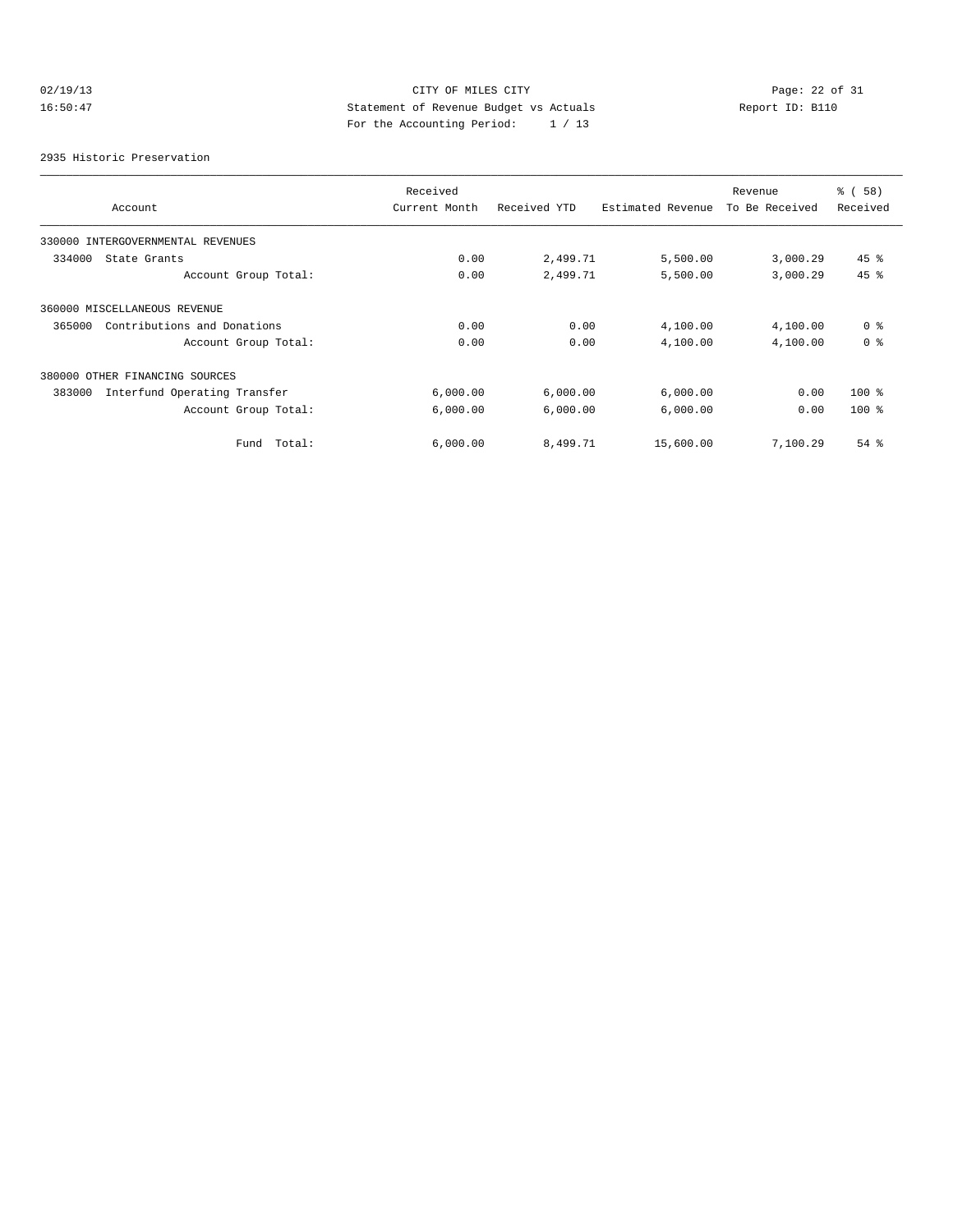## 02/19/13 CITY OF MILES CITY<br>16:50:47 Page: 23 of 31<br>16:50:47 Statement of Revenue Budget vs Actuals<br>For the Accounting Boules (1990) 16:50:47 Statement of Revenue Budget vs Actuals Report ID: B110 For the Accounting Period: 1 / 13

2985 RETIRED SENIOR VOLUNTEER PROG (RSVP)

|        | Account                           | Received<br>Current Month | Received YTD | Estimated Revenue | Revenue<br>To Be Received | % ( 58 )<br>Received |
|--------|-----------------------------------|---------------------------|--------------|-------------------|---------------------------|----------------------|
|        | 330000 INTERGOVERNMENTAL REVENUES |                           |              |                   |                           |                      |
| 331165 | RSVP FEDERAL GRANTS               | 3,444.95                  | 32,558.95    | 58,228.00         | 25,669.05                 | 56%                  |
|        | Account Group Total:              | 3,444.95                  | 32,558.95    | 58,228.00         | 25,669.05                 | 56%                  |
|        | 360000 MISCELLANEOUS REVENUE      |                           |              |                   |                           |                      |
| 362020 | MISC REVENUE                      | 841.00                    | 8,007.01     | 10,000.00         | 1,992.99                  | $80*$                |
| 365000 | Contributions and Donations       | 0.00                      | 2,694.00     | 2,746.00          | 52.00                     | 98 %                 |
|        | Account Group Total:              | 841.00                    | 10,701.01    | 12,746.00         | 2,044.99                  | 84 %                 |
|        | 370000 INVESTMENT EARNINGS        |                           |              |                   |                           |                      |
| 371010 | Investment Earnings               | 1.40                      | 18.06        | 0.00              | $-18.06$                  | $***$ $\approx$      |
|        | Account Group Total:              | 1.40                      | 18.06        | 0.00              | $-18.06$                  | $***$ $ -$           |
|        | Fund Total:                       | 4,287.35                  | 43,278.02    | 70,974.00         | 27,695.98                 | 61 %                 |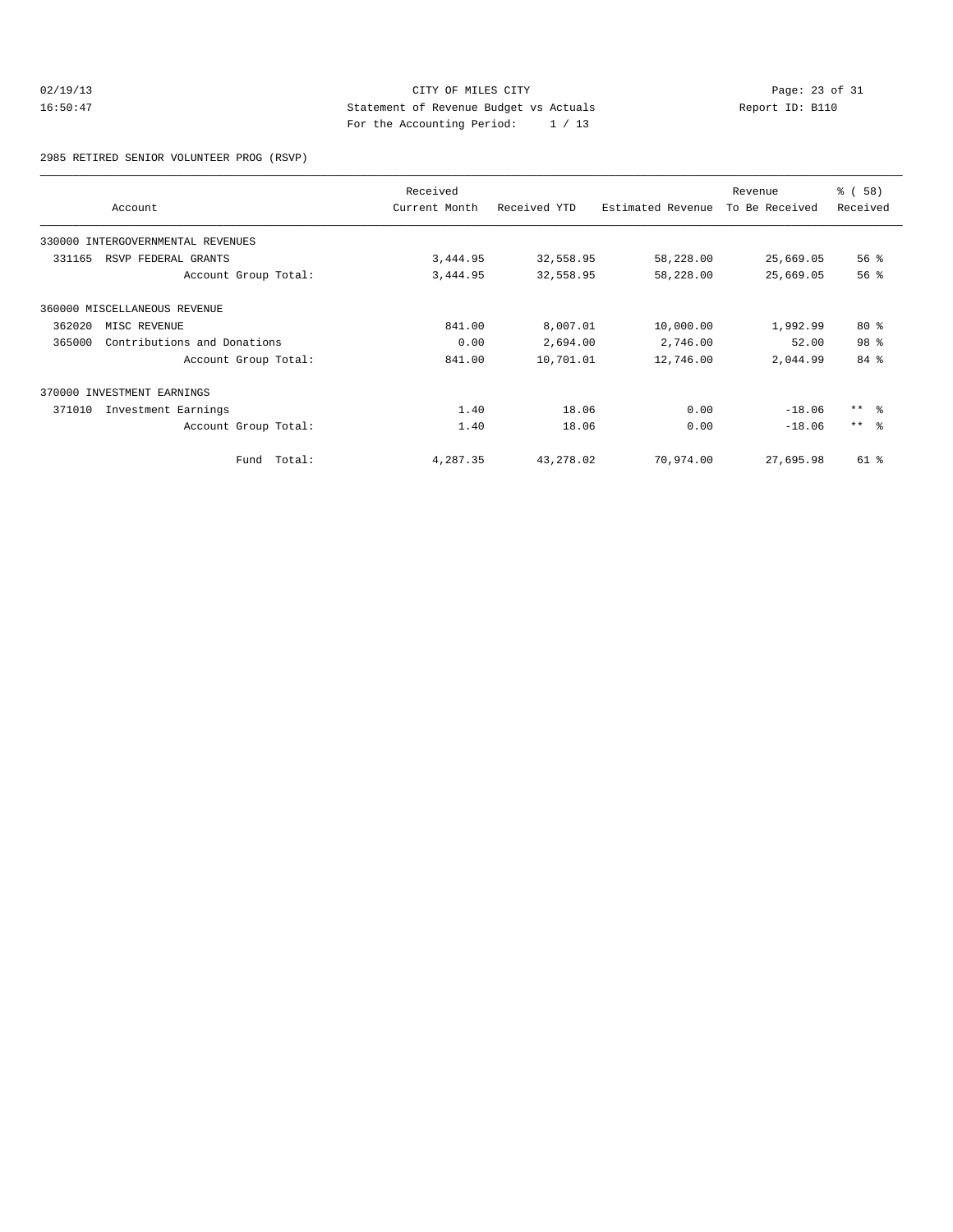## 02/19/13 Page: 24 of 31 16:50:47 Statement of Revenue Budget vs Actuals Report ID: B110 For the Accounting Period: 1 / 13

3300 Judgement & Losses-Power Settlement

|              | Account                                | Received<br>Current Month | Received YTD | Estimated Revenue | Revenue<br>To Be Received | 8 ( 58 )<br>Received |  |
|--------------|----------------------------------------|---------------------------|--------------|-------------------|---------------------------|----------------------|--|
| 310000 TAXES |                                        |                           |              |                   |                           |                      |  |
| 311010       | Real Property Taxes                    | 0.00                      | 12.33        | 0.00              | $-12.33$                  | $***$ %              |  |
| 312000       | Penalty & Interest on Delinquent Taxes | 0.00                      | 4.45         | 0.00              | $-4.45$                   | $***$ $\approx$      |  |
|              | Account Group Total:                   | 0.00                      | 16.78        | 0.00              | $-16.78$                  | $***$ $\frac{6}{6}$  |  |
|              | Total:<br>Fund                         | 0.00                      | 16.78        | 0.00              | $-16.78$                  | $***$ $\frac{6}{5}$  |  |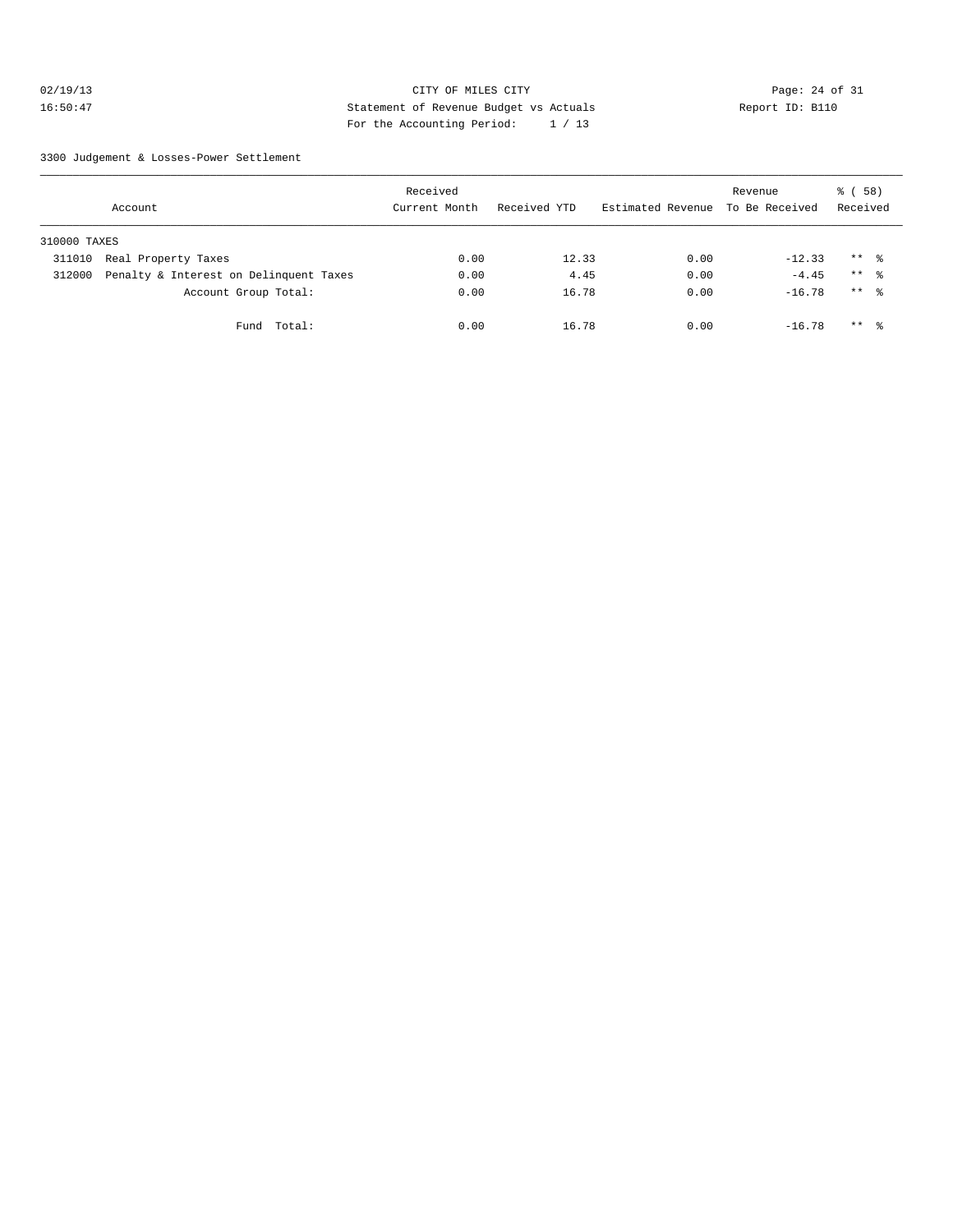## 02/19/13 Page: 25 of 31 16:50:47 Statement of Revenue Budget vs Actuals Report ID: B110 For the Accounting Period: 1 / 13

4000 General Fund Capitol Improvement Fund

|        | Account                    |             | Received<br>Current Month | Received YTD |        | Estimated Revenue To Be Received | Revenue   | 8 ( 58 )<br>Received |  |
|--------|----------------------------|-------------|---------------------------|--------------|--------|----------------------------------|-----------|----------------------|--|
|        | 370000 INVESTMENT EARNINGS |             |                           |              |        |                                  |           |                      |  |
| 371010 | Investment Earnings        |             | 29.06                     |              | 294.64 | 0.00                             | $-294.64$ | $***$ %              |  |
|        | Account Group Total:       |             | 29.06                     |              | 294.64 | 0.00                             | $-294.64$ | $***$ $\approx$      |  |
|        |                            | Fund Total: | 29.06                     |              | 294.64 | 0.00                             | $-294.64$ | $***$ %              |  |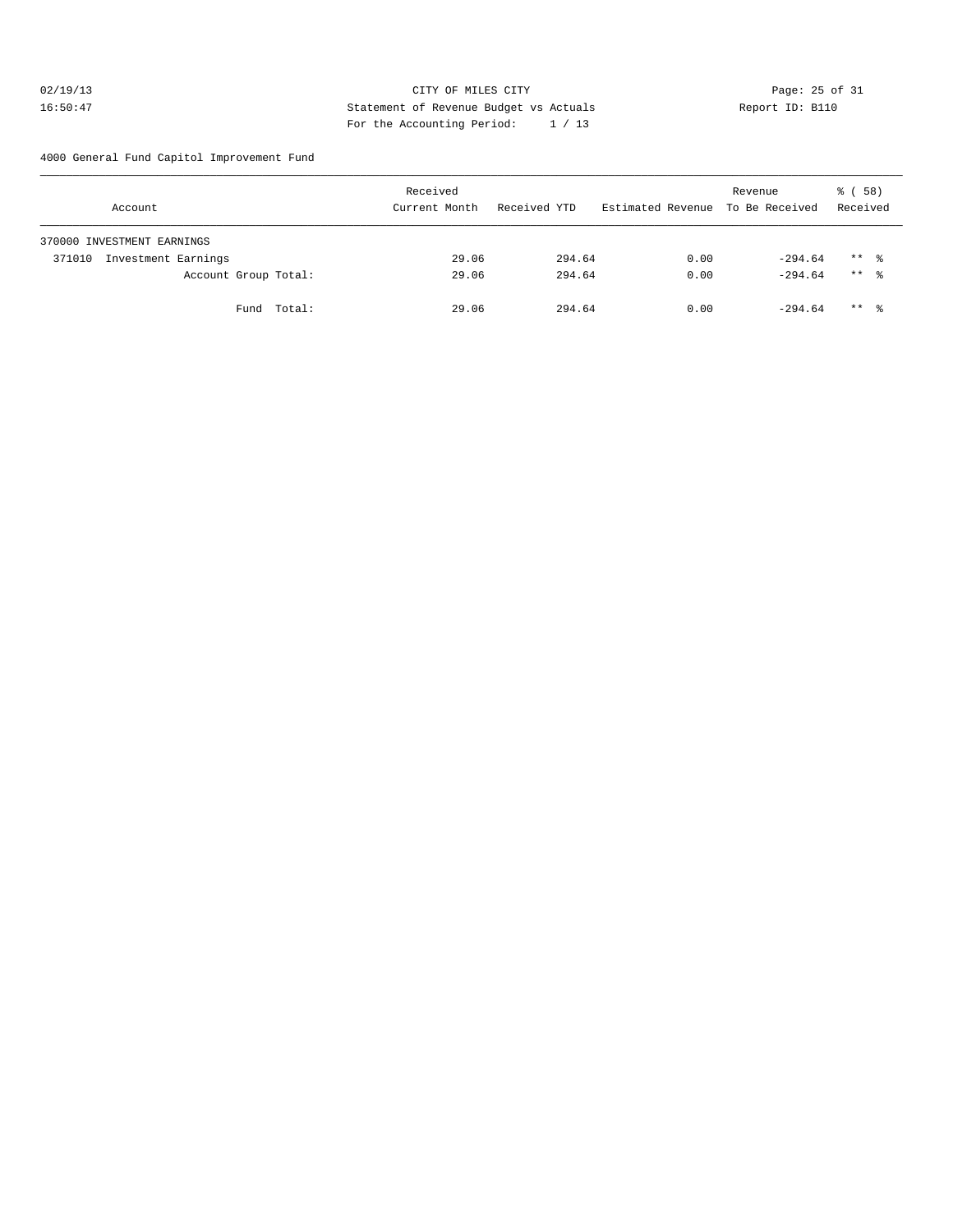## 02/19/13 Page: 26 of 31 16:50:47 Statement of Revenue Budget vs Actuals Report ID: B110 For the Accounting Period: 1 / 13

4060 CAPITAL IMPROV-PUBLIC WORKS

|        | Account                             | Received<br>Current Month | Received YTD | Estimated Revenue | Revenue<br>To Be Received | % (58)<br>Received      |
|--------|-------------------------------------|---------------------------|--------------|-------------------|---------------------------|-------------------------|
|        | 320000 LICENSES AND PERMITS         |                           |              |                   |                           |                         |
| 323040 | Other Miscellaneous Permits         | 0.00                      | 1,365.00     | 2,500.00          | 1,135.00                  | 55%                     |
|        | Account Group Total:                | 0.00                      | 1,365.00     | 2,500.00          | 1,135.00                  | 55 <sup>8</sup>         |
|        | 340000 Charges for Services         |                           |              |                   |                           |                         |
|        | 343014 Street Cleaning              | 0.00                      | 0.00         | 8,490.00          | 8,490.00                  | 0 <sup>8</sup>          |
| 343016 | Prkg Vio/Off Str-Impnd Fees         | 0.00                      | 746.50       | 500.00            | $-246.50$                 | $149$ %                 |
| 343018 | Sale of Street & Roadway Materials  | 0.00                      | 2,824.25     | 0.00              | $-2,824.25$               | $***$ $%$               |
|        | Account Group Total:                | 0.00                      | 3,570.75     | 8,990.00          | 5,419.25                  | $40*$                   |
|        | 360000 MISCELLANEOUS REVENUE        |                           |              |                   |                           |                         |
| 362020 | MISC REVENUE                        | 0.00                      | 161.00       | 0.00              | $-161.00$                 | $***$ $=$ $\frac{6}{5}$ |
| 367000 | Sale of Junk or Salvage             | 0.00                      | 1,010.00     | 0.00              | $-1,010.00$               | $***$<br>ം ക            |
|        | Account Group Total:                | 0.00                      | 1,171.00     | 0.00              | $-1, 171.00$              | $***$ $\approx$         |
|        | 370000 INVESTMENT EARNINGS          |                           |              |                   |                           |                         |
|        | 371010 Investment Earnings          | 9.49                      | 105.33       | 0.00              | $-105.33$                 | $\star\star$<br>్లి     |
|        | Account Group Total:                | 9.49                      | 105.33       | 0.00              | $-105.33$                 | $***$ $=$ $\frac{6}{5}$ |
|        | 380000 OTHER FINANCING SOURCES      |                           |              |                   |                           |                         |
|        | 383000 Interfund Operating Transfer | 20,000.00                 | 20,000.00    | 20,000.00         | 0.00                      | $100*$                  |
|        | Account Group Total:                | 20,000.00                 | 20,000.00    | 20,000.00         | 0.00                      | $100*$                  |
|        | Fund Total:                         | 20,009.49                 | 26, 212.08   | 31,490.00         | 5.277.92                  | 83%                     |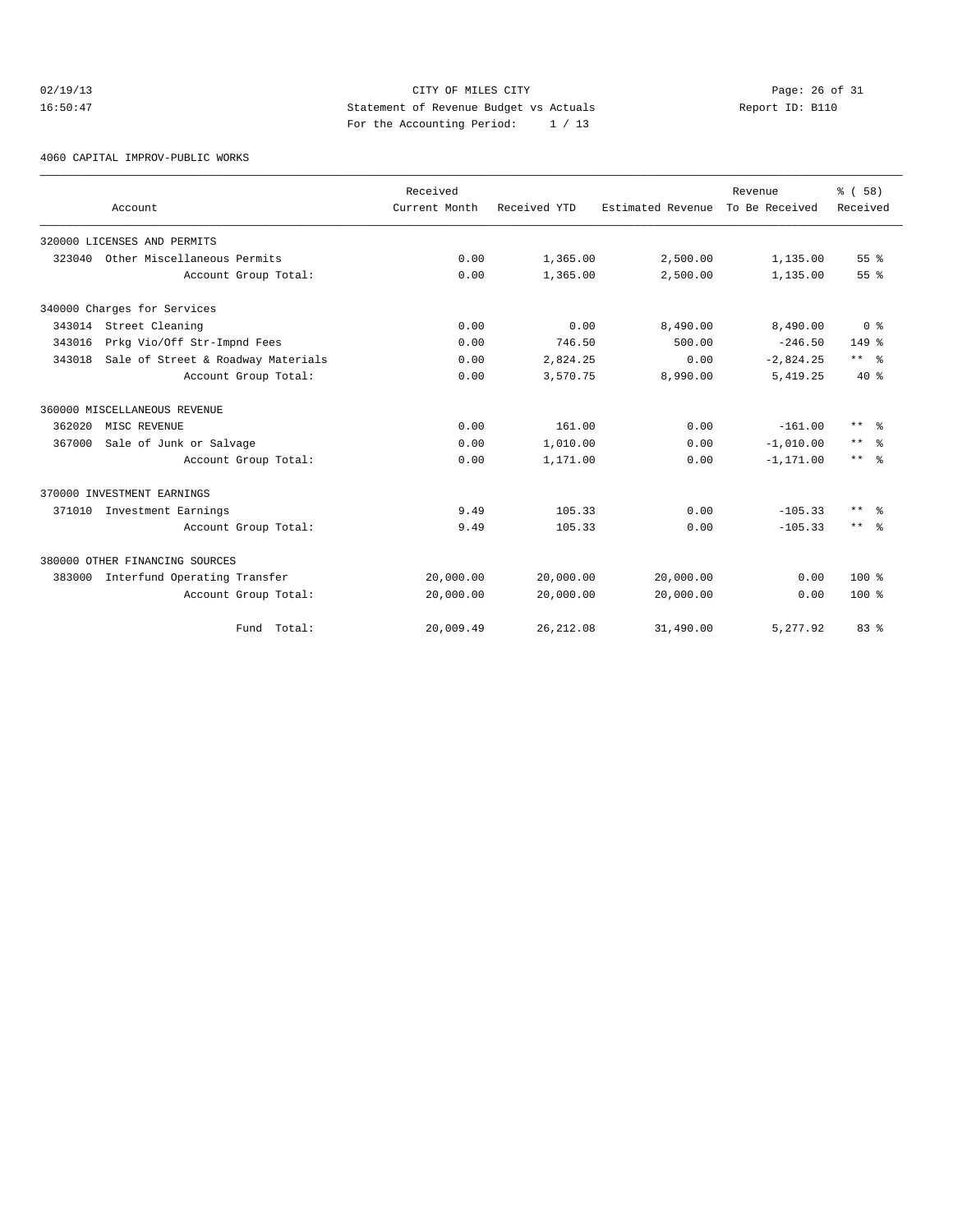## 02/19/13 Page: 27 of 31 16:50:47 Statement of Revenue Budget vs Actuals Report ID: B110 For the Accounting Period: 1 / 13

## 5210 WATER UTILITY

|        |                                           | Received      |              |                                  | Revenue       | 8 ( 58 )            |
|--------|-------------------------------------------|---------------|--------------|----------------------------------|---------------|---------------------|
|        | Account                                   | Current Month | Received YTD | Estimated Revenue To Be Received |               | Received            |
|        | 330000 INTERGOVERNMENTAL REVENUES         |               |              |                                  |               |                     |
|        | 331075 DEO Grant-EECBG Interface Grant    | 0.00          | 48,400.00    | 0.00                             | $-48, 400.00$ | $\star\star$<br>ွေ  |
|        | Account Group Total:                      | 0.00          | 48,400.00    | 0.00                             | $-48, 400.00$ | $\star\star$<br>- 옹 |
|        | 340000 Charges for Services               |               |              |                                  |               |                     |
|        | 341075 Serv/Cnty-Interlocal Agmt          | 0.00          | 0.00         | 3,764.00                         | 3,764.00      | 0 <sup>8</sup>      |
| 343021 | Metered Water Sales                       | 125,925.85    | 1,438,169.24 | 1,950,000.00                     | 511,830.76    | 74 %                |
| 343022 | Unmetered Water Sales/Chrgoffs            | 200.54        | 480.33       | 1,000.00                         | 519.67        | $48*$               |
| 343023 | Bulk Water Sales                          | 1,233.75      | 2,058.44     | 4,000.00                         | 1,941.56      | $51$ $%$            |
| 343024 | Sales of Water Materials & Supplies       | 0.00          | 143.83       | 0.00                             | $-143.83$     | $***$ $ -$          |
| 343025 | Hookup Fee                                | 0.00          | 6.600.00     | 12,000.00                        | 5.400.00      | 55 <sup>8</sup>     |
| 343026 | Water Install/Tap Chrgs/Labor             | 1,970.41      | 2,690.41     | 8,000.00                         | 5,309.59      | $34$ $%$            |
| 343027 | Chg for Wtr Dept. Serv                    | 70.00         | 357.00       | 500.00                           | 143.00        | 71 %                |
| 343029 | Curb Stop Replacement Fee                 | 3,407.00      | 24,835.61    | 41,880.00                        | 17,044.39     | 59 %                |
|        | Account Group Total:                      | 132,807.55    | 1,475,334.86 | 2,021,144.00                     | 545,809.14    | 73 %                |
|        | 360000 MISCELLANEOUS REVENUE              |               |              |                                  |               |                     |
| 362020 | MISC REVENUE                              | 0.00          | 21.20        | 0.00                             | $-21.20$      | $***$ %             |
| 362040 | \$2.00 State Assessment Fee               | 6,990.00      | 6,986.00     | 0.00                             | $-6,986.00$   | $***$ $%$           |
| 366050 | Sale of Junk/Salvage-PD cars              | 0.00          | 4,570.00     | 0.00                             | $-4,570.00$   | $***$<br>န္         |
| 366060 | Misc - MDU Refund                         | 0.00          | 11,250.00    | 0.00                             | $-11, 250.00$ | $***$ %             |
| 367000 | Sale of Junk or Salvage                   | 0.00          | 0.00         | 250.00                           | 250.00        | 0 <sup>8</sup>      |
|        | Account Group Total:                      | 6,990.00      | 22,827.20    | 250.00                           | $-22,577.20$  | $***$ $_{8}$        |
|        | 370000 INVESTMENT EARNINGS                |               |              |                                  |               |                     |
|        | 371010 Investment Earnings                | 496.72        | 5,397.60     | 6,000.00                         | 602.40        | $90*$               |
|        | Account Group Total:                      | 496.72        | 5,397.60     | 6,000.00                         | 602.40        | $90*$               |
|        | 380000 OTHER FINANCING SOURCES            |               |              |                                  |               |                     |
|        | 381070 Proceeds from Notes/Loans/Intercap | 0.00          | 0.00         | 19,788.00                        | 19,788.00     | 0 %                 |
|        | Account Group Total:                      | 0.00          | 0.00         | 19,788.00                        | 19,788.00     | 0 <sup>8</sup>      |
|        | Fund Total:                               | 140,294.27    | 1,551,959.66 | 2,047,182.00                     | 495, 222.34   | 76 %                |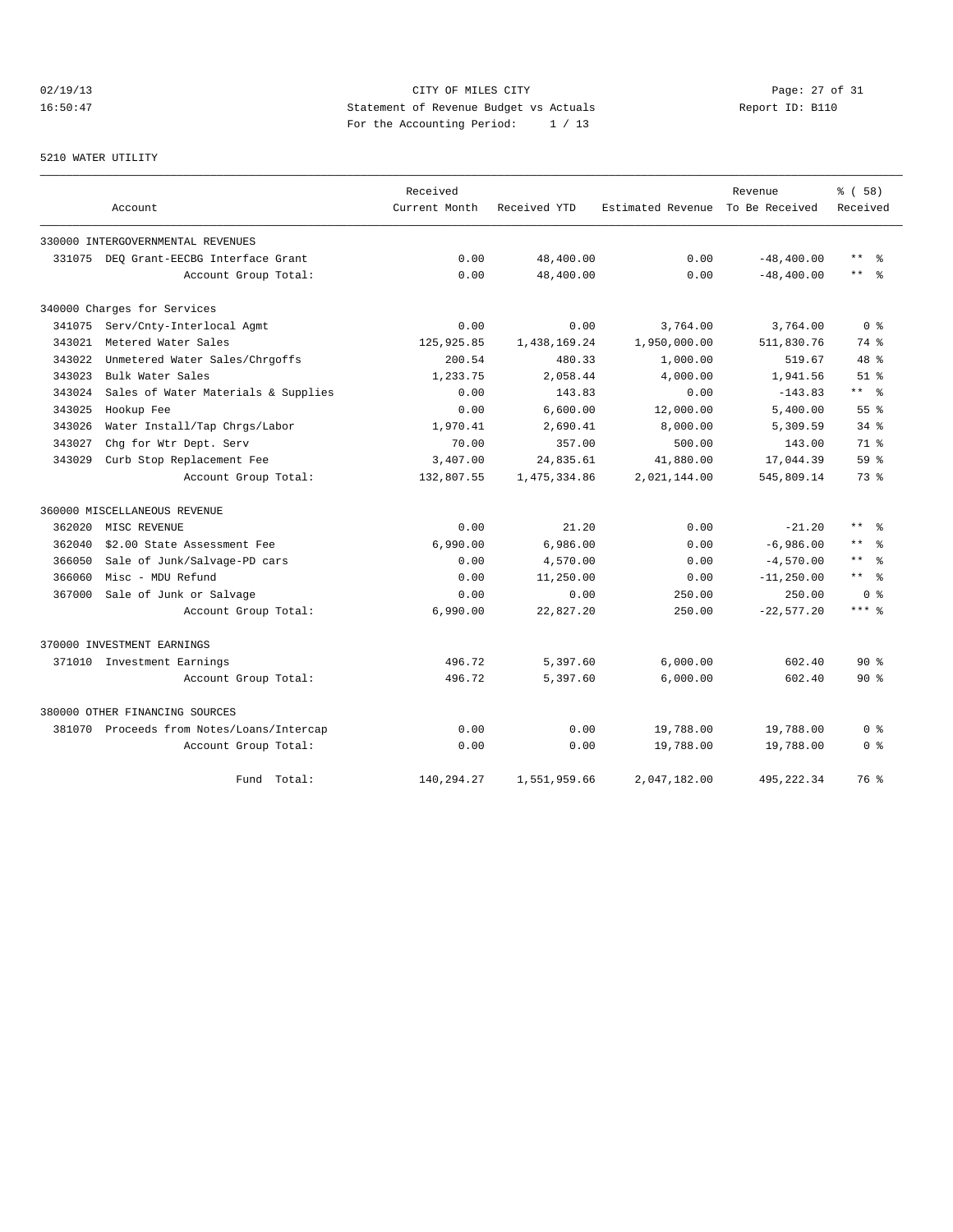## 02/19/13 Page: 28 of 31 16:50:47 Statement of Revenue Budget vs Actuals Report ID: B110 For the Accounting Period: 1 / 13

## 5310 SEWER UTILITY

|        |                                           | Received      |              |                                  | Revenue      | 8 ( 58)         |
|--------|-------------------------------------------|---------------|--------------|----------------------------------|--------------|-----------------|
|        | Account                                   | Current Month | Received YTD | Estimated Revenue To Be Received |              | Received        |
|        | 330000 INTERGOVERNMENTAL REVENUES         |               |              |                                  |              |                 |
|        | 331991 Federal Stimulus                   | 0.00          | 100.00       | 300,000.00                       | 299,900.00   | 0 <sup>8</sup>  |
|        | Account Group Total:                      | 0.00          | 100.00       | 300,000.00                       | 299,900.00   | 0 <sup>8</sup>  |
|        | 340000 Charges for Services               |               |              |                                  |              |                 |
| 341075 | Serv/Cnty-Interlocal Agmt                 | 0.00          | 0.00         | 1,500.00                         | 1,500.00     | 0 <sup>8</sup>  |
| 343031 | Sewer Service Charges                     | 88, 343. 78   | 608,948.11   | 1,028,304.00                     | 419, 355.89  | 59 %            |
| 343032 | Sewer Installation Charges/Chrgoffs       | 200.54        | 480.30       | 1,200.00                         | 719.70       | $40*$           |
| 343033 | Hookup Fee                                | 0.00          | 2.640.00     | 12,000.00                        | 9,360.00     | $22$ $%$        |
| 343034 | Treatment Facilities Fees                 | 1,928.27      | 3,468.27     | 3,000.00                         | $-468.27$    | $116*$          |
| 343036 | Miscellaneous Sewer Revenue (Labor)       | 1,473.05      | 3,513.05     | 1,500.00                         | $-2,013.05$  | $234$ %         |
| 343037 | Baker Road Etc.                           | 578.05        | 4,731.82     | 8,000.00                         | 3,268.18     | 59 <sup>8</sup> |
| 343038 | RURAL SWR DIST #1                         | 0.00          | 0.00         | 22,000.00                        | 22,000.00    | 0 <sup>8</sup>  |
|        | Account Group Total:                      | 92,523.69     | 623,781.55   | 1,077,504.00                     | 453,722.45   | 58 %            |
|        | 360000 MISCELLANEOUS REVENUE              |               |              |                                  |              |                 |
| 361010 | Land Rental                               | 0.00          | 2,575.90     | 2,500.00                         | $-75.90$     | $103*$          |
| 362000 | Insurance Proceeds                        | 0.00          | 1,445.19     | 0.00                             | $-1, 445.19$ | $***$ $ -$      |
| 362020 | MISC REVENUE                              | 0.00          | 0.00         | 1,000.00                         | 1,000.00     | 0 <sup>8</sup>  |
|        | Account Group Total:                      | 0.00          | 4,021.09     | 3,500.00                         | $-521.09$    | $115*$          |
|        | 370000 INVESTMENT EARNINGS                |               |              |                                  |              |                 |
|        | 371010 Investment Earnings                | 289.13        | 3,587.51     | 3,500.00                         | $-87.51$     | $103*$          |
|        | Account Group Total:                      | 289.13        | 3,587.51     | 3,500.00                         | $-87.51$     | $103*$          |
|        | 380000 OTHER FINANCING SOURCES            |               |              |                                  |              |                 |
|        | 381070 Proceeds from Notes/Loans/Intercap | 0.00          | 185,500.00   | 1,510,000.00                     | 1,324,500.00 | $12*$           |
|        | Account Group Total:                      | 0.00          | 185,500.00   | 1,510,000.00                     | 1,324,500.00 | $12*$           |
|        | Total:<br>Fund                            | 92,812.82     | 816,990.15   | 2,894,504.00                     | 2,077,513.85 | $28$ $%$        |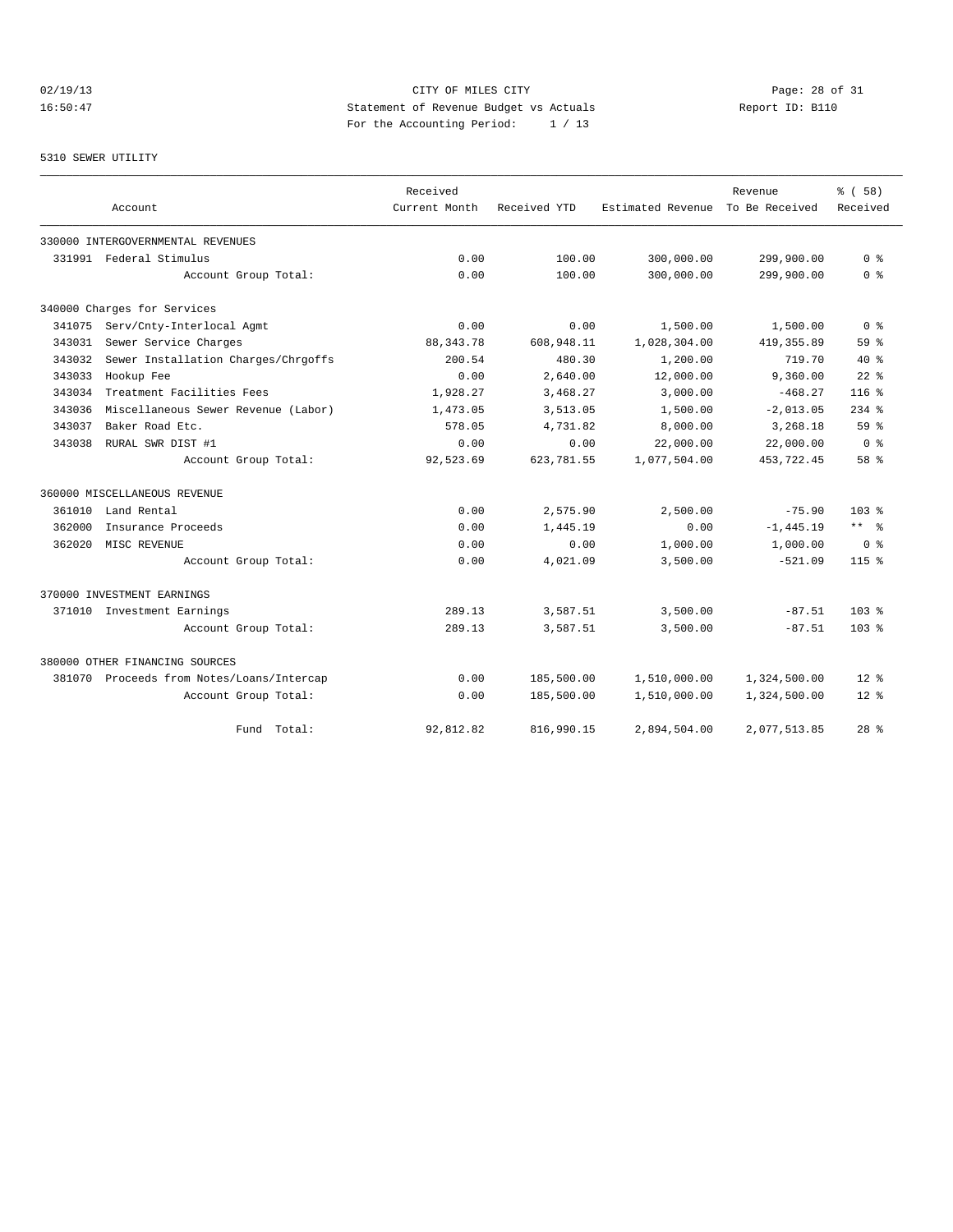## 02/19/13 Page: 29 of 31 16:50:47 Statement of Revenue Budget vs Actuals Report ID: B110 For the Accounting Period: 1 / 13

#### 5510 AMBULANCE FUND

|              | Account                                | Received<br>Current Month | Received YTD | Estimated Revenue To Be Received | Revenue      | % ( 58 )<br>Received |
|--------------|----------------------------------------|---------------------------|--------------|----------------------------------|--------------|----------------------|
|              |                                        |                           |              |                                  |              |                      |
| 310000 TAXES |                                        |                           |              |                                  |              |                      |
| 311010       | Real Property Taxes                    | 35.77                     | 3,800.75     | 6,500.00                         | 2,699.25     | 58 %                 |
| 311020       | Personal Property Taxes                | 3.45                      | 18.92        | 650.00                           | 631.08       | 3 <sup>8</sup>       |
| 312000       | Penalty & Interest on Delinquent Taxes | 0.81                      | 16.07        | 40.00                            | 23.93        | $40*$                |
|              | Account Group Total:                   | 40.03                     | 3,835.74     | 7,190.00                         | 3, 354.26    | 53%                  |
|              | 330000 INTERGOVERNMENTAL REVENUES      |                           |              |                                  |              |                      |
| 331040       | Medicaid Supplemental Program-State    | 0.00                      | 6,832.44     | 3,700.00                         | $-3, 132.44$ | 185%                 |
|              | Account Group Total:                   | 0.00                      | 6,832.44     | 3,700.00                         | $-3.132.44$  | $185$ %              |
|              | 340000 Charges for Services            |                           |              |                                  |              |                      |
| 341075       | Serv/Cnty-Interlocal Agmt              | 0.00                      | 0.00         | 35,747.00                        | 35,747.00    | 0 <sup>8</sup>       |
| 342026       | Ambulance Charges                      | 62,542.47                 | 446, 915.26  | 824,085.00                       | 377,169.74   | $54$ $%$             |
| 342027       | Ambulance Standby                      | 0.00                      | 3,000.00     | 7,500.00                         | 4,500.00     | $40*$                |
|              | Account Group Total:                   | 62,542.47                 | 449, 915, 26 | 867, 332, 00                     | 417, 416.74  | $52$ $%$             |
|              | 360000 MISCELLANEOUS REVENUE           |                           |              |                                  |              |                      |
|              | 366010 Misc- From Charge off Accts     | 0.00                      | 654.29       | 5,500.00                         | 4,845.71     | $12*$                |
|              | Account Group Total:                   | 0.00                      | 654.29       | 5,500.00                         | 4,845.71     | $12*$                |
|              | 370000 INVESTMENT EARNINGS             |                           |              |                                  |              |                      |
| 371010       | Investment Earnings                    | 0.00                      | 0.00         | 499.00                           | 499.00       | 0 <sup>8</sup>       |
|              | Account Group Total:                   | 0.00                      | 0.00         | 499.00                           | 499.00       | 0 <sup>8</sup>       |
|              | Fund Total:                            | 62,582.50                 | 461, 237. 73 | 884, 221.00                      | 422,983.27   | $52$ $%$             |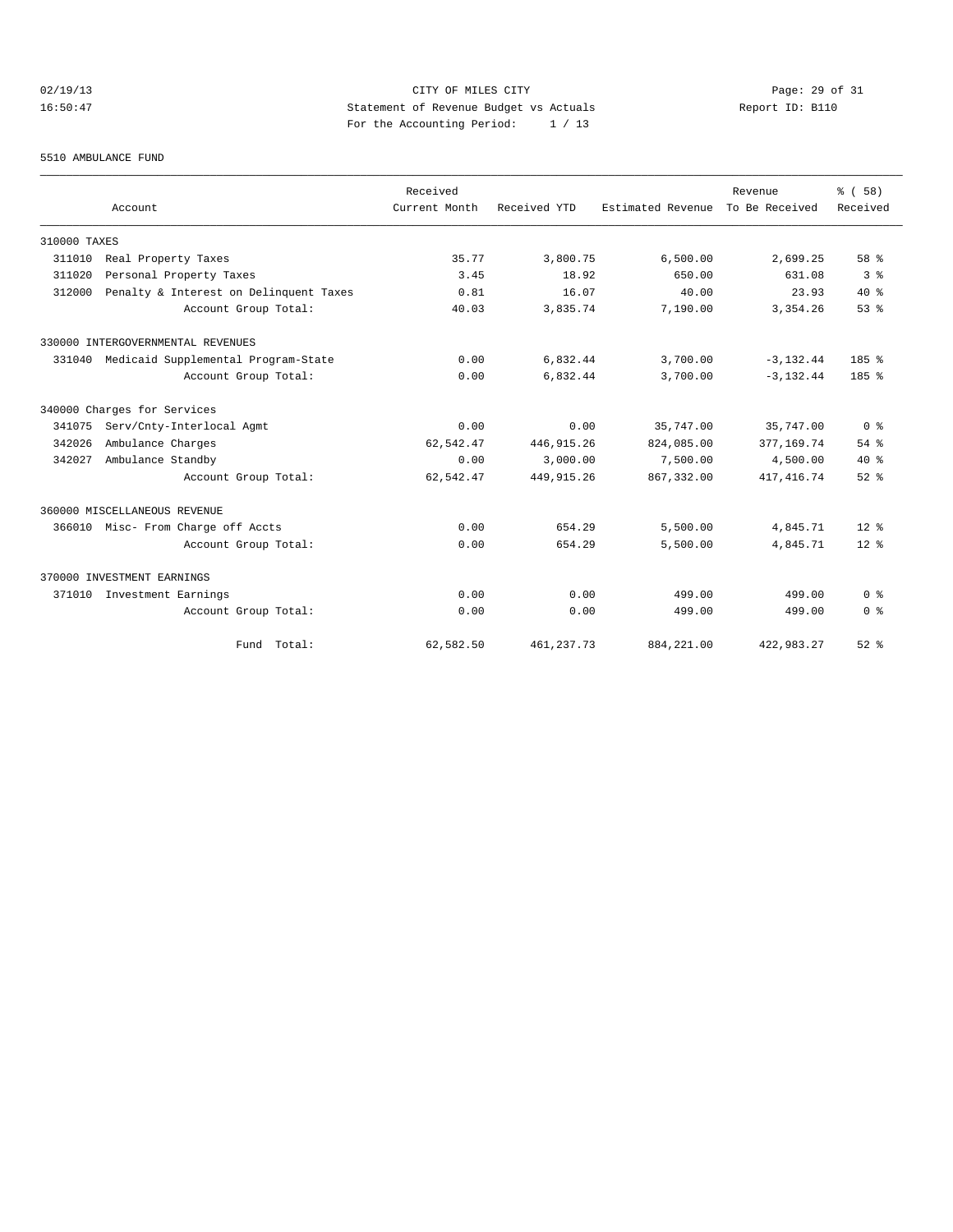## 02/19/13 Page: 30 of 31 16:50:47 Statement of Revenue Budget vs Actuals Report ID: B110 For the Accounting Period: 1 / 13

#### 5610 AIRPORT OPERATING

|              |                                        | Received      |              |                   | Revenue        | % (58)         |
|--------------|----------------------------------------|---------------|--------------|-------------------|----------------|----------------|
|              | Account                                | Current Month | Received YTD | Estimated Revenue | To Be Received | Received       |
| 310000 TAXES |                                        |               |              |                   |                |                |
| 311010       | Real Property Taxes                    | 53.65         | 5,676.65     | 9,000.00          | 3, 323.35      | 63%            |
| 311020       | Personal Property Taxes                | 5.18          | 28.27        | 1,400.00          | 1,371.73       | 2 <sup>8</sup> |
| 312000       | Penalty & Interest on Delinquent Taxes | 1.21          | 20.18        | 50.00             | 29.82          | $40*$          |
|              | Account Group Total:                   | 60.04         | 5,725.10     | 10,450.00         | 4,724.90       | 55%            |
|              | 330000 INTERGOVERNMENTAL REVENUES      |               |              |                   |                |                |
| 331129       | Federal Aeronautics Admin Grant        | 0.00          | 1,969.00     | 180,000.00        | 178,031.00     | 1 <sup>8</sup> |
| 334030       | State Aeronautics Grant                | 0.00          | 0.00         | 5,000.00          | 5,000.00       | 0 <sup>8</sup> |
|              | Account Group Total:                   | 0.00          | 1,969.00     | 185,000.00        | 183,031.00     | 1 <sup>8</sup> |
|              | 340000 Charges for Services            |               |              |                   |                |                |
|              | 341075 Serv/Cnty-Interlocal Agmt       | 0.00          | 0.00         | 22,000.00         | 22,000.00      | 0 <sup>8</sup> |
| 343061       | Landing Fees                           | 0.00          | 891.69       | 10,000.00         | 9,108.31       | 9 <sup>8</sup> |
| 343062       | Aviation Fuel                          | 13, 447. 42   | 645,006.33   | 380,000.00        | $-265,006.33$  | $170*$         |
| 343064       | Hangar Rent                            | 2,134.00      | 16,070.31    | 36,223.00         | 20,152.69      | 44 %           |
| 343065       | Building Rentals                       | 2,908.60      | 22,668.80    | 51,000.00         | 28, 331. 20    | $44*$          |
| 343067       | Other - Miscellaneous                  | 0.00          | 13,306.27    | 5,000.00          | $-8,306.27$    | $266$ %        |
|              | Account Group Total:                   | 18,490.02     | 697,943.40   | 504,223.00        | $-193,720.40$  | $138*$         |
|              | 360000 MISCELLANEOUS REVENUE           |               |              |                   |                |                |
| 361010       | Land Rental                            | 967.26        | 19,771.49    | 25,000.00         | 5,228.51       | 79 %           |
| 362020       | MISC REVENUE                           | 279.42        | 2,723.53     | 3,000.00          | 276.47         | $91$ $%$       |
|              | Account Group Total:                   | 1,246.68      | 22,495.02    | 28,000.00         | 5,504.98       | $80*$          |
|              | 370000 INVESTMENT EARNINGS             |               |              |                   |                |                |
|              | 371010 Investment Earnings             | 21.97         | 148.68       | 200.00            | 51.32          | 74 %           |
|              | Account Group Total:                   | 21.97         | 148.68       | 200.00            | 51.32          | 74 %           |
|              | Total:<br>Fund                         | 19,818.71     | 728, 281.20  | 727,873.00        | $-408.20$      | $100*$         |